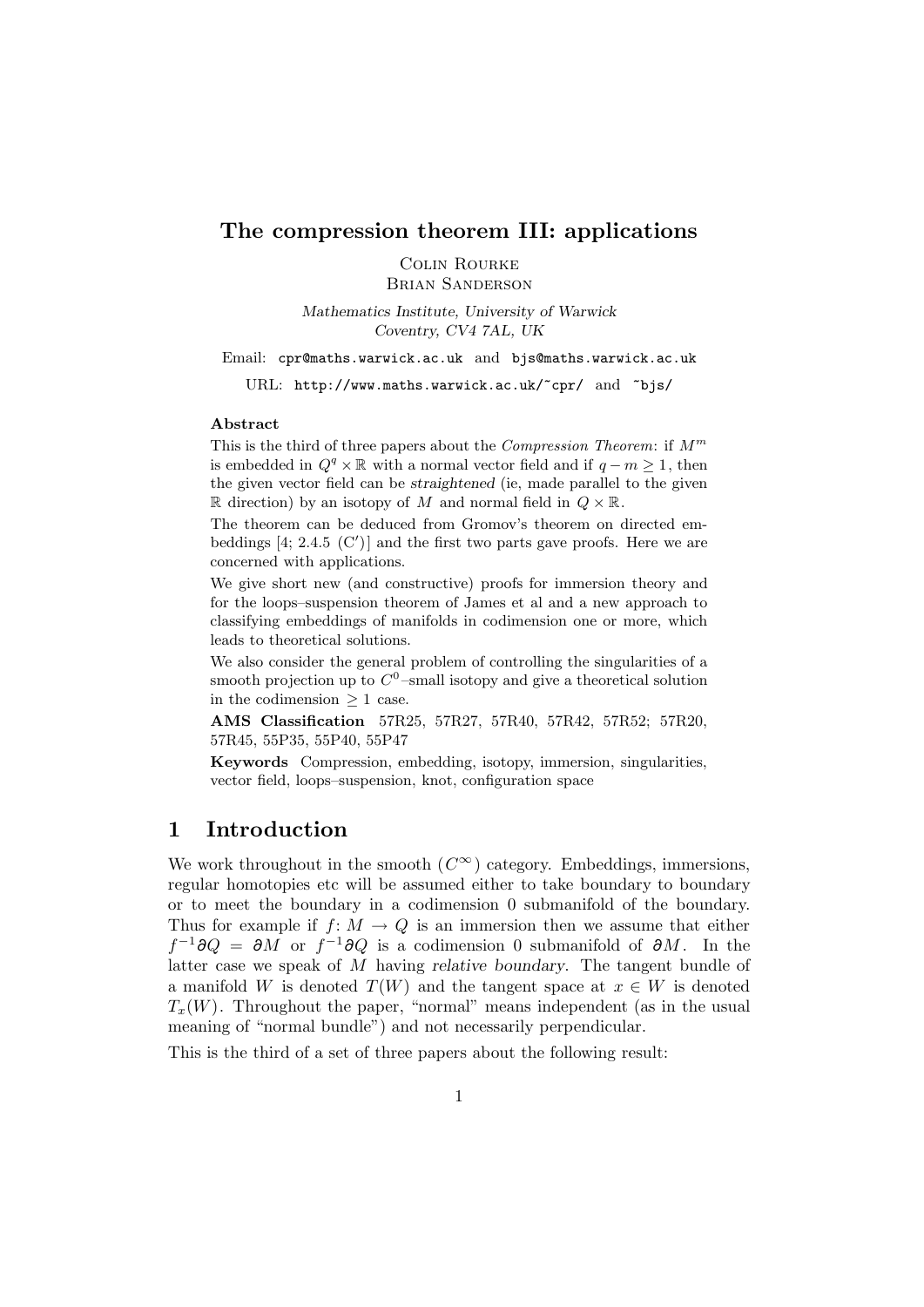**Compression Theorem** *Suppose that*  $M^m$  *is embedded in*  $Q^q \times \mathbb{R}$  *with a normal vector field and suppose that*  $q - m \geq 1$ . Then the vector field can be *straightened (ie, made parallel to the given* R *direction) by an isotopy of* M and normal field in  $Q \times \mathbb{R}$ .

Thus the theorem moves  $M$  to a position where it projects by vertical projection (ie "compresses") to an immersion in  $Q$ .

The theorem can be deduced from Gromov's theorem on directed embeddings  $[4; 2.4.5 \, (C')]$ . Proofs are given in parts I and II  $[14, 15]$ .

Immersion theory [5, 17] implies the embedding is *regularly homotopic* to an immersion which covers an immersion in  $Q$  and using configuration space models of multiple-loops-suspension spaces [6, 11, 12, 16] it can be seen that the embedding is *bordant* (by a bordism mapping to  $M$ ) to an embedding which covers an immersion in  $Q$ , see [9]. Thus the new information which the compression theorem provides is that the embedding is isotopic to an embedding covering an immersion in Q. Moreover we can apply the compression theorem to give short and constructive proofs for both immersion theory and configuration space theory.

The Compression Theorem also sheds light on the following problem:

 $C^0$ **–Singularity Problem** *Given*  $M \subset W$  *and*  $p: W \to Q$  *a submersion, how much control do we have over the singularities of* p|M *if we are allowed a*  $C^0$ -small isotopy of M in W?

The problem includes the problem of controlling the singularities of a map  $f: M \to Q$  by a  $C^0$ -small homotopy. This is because we can always factor f as  $f \times q$ :  $M \subset Q \times \mathbb{R}^t \stackrel{\text{proj}}{\longrightarrow} Q$  where  $q: M \to \mathbb{R}^t$  is an embedding.

The Compression Theorem gives a necessary and sufficient condition for desingularising the projection in the case that  $\dim(W) = \dim(Q) + 1$  and  $\dim(M)$  $\dim(Q)$ , namely that there should exist an appropriate normal line field, and it can be extended to give necessary and sufficient conditions for singularities of almost any pre-specified type, namely that there should exist a line field with those singularities. Both these results extend to the case with just the hypothesis  $\dim(M) < \dim(Q)$  where "line field" is replaced by "plane field". They also have natural relative and parametrised versions.

It is worth contrasting these results with the  $C^{\infty}$ –singularity problem (" $C^{0}$ – small" is replaced by " $C^{\infty}$ -small") where there is the classical Thom–Boardman classification of  $C^{\infty}$ –stable singularities [1]. For most topological purposes (eg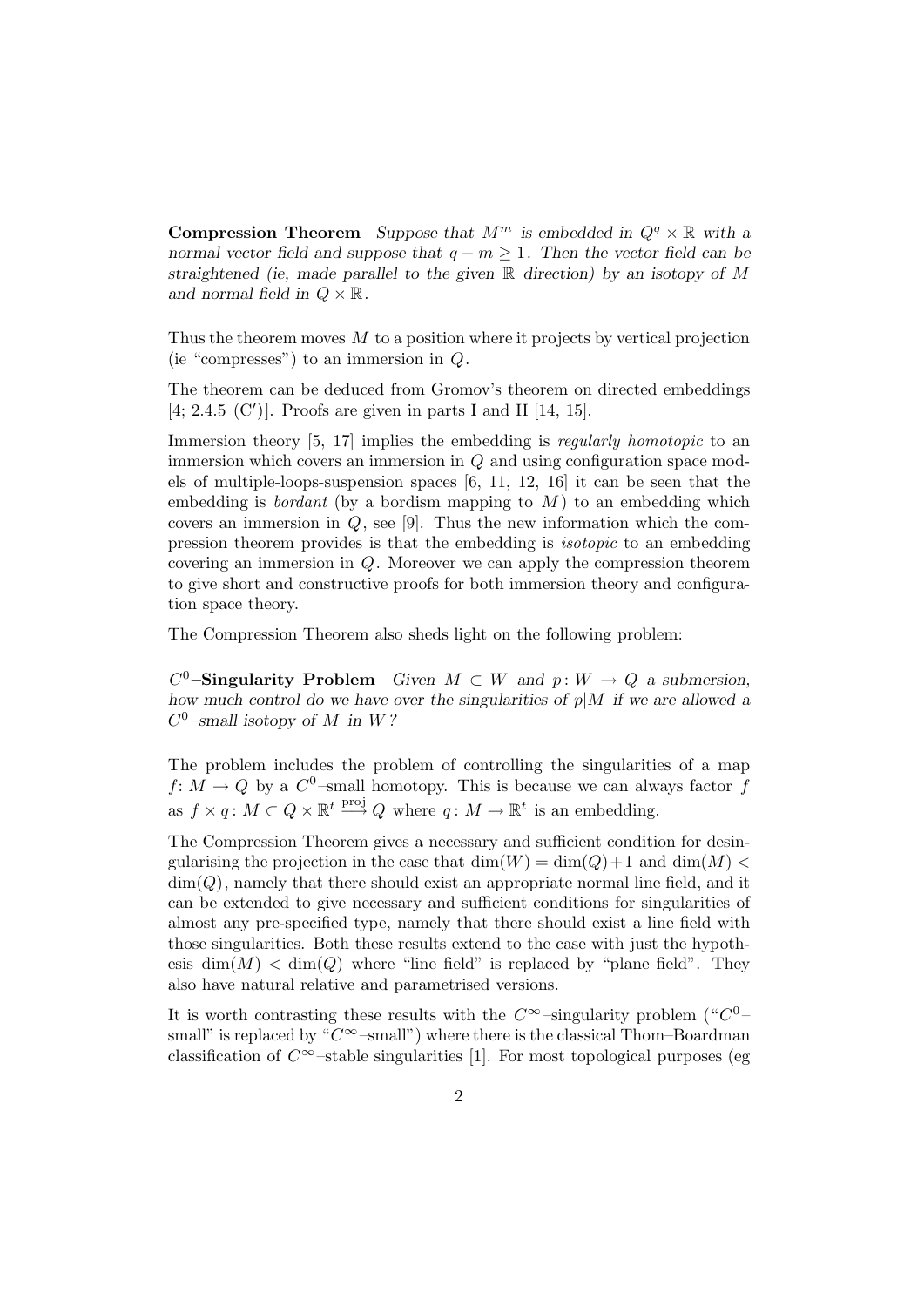for applications to homotopy theory) the  $C^0$  classification is more natural than the classical  $C^{\infty}$  classification. Furthermore essential singularities (up to  $C^0$ homotopy) have natural interpretations as generalised bordism characteristic classes similar to those investigated by Korschorke [7] (see section 5).

Our methods also give information in the negative codimension case (ie where  $\dim(M) \geq \dim(Q)$  which will be investigated in a future paper. See also Spring [18].

Two examples of immediate application of the compression theorem are the following:

**Corollary 1.1** *Let*  $\pi$  *be a group. There is a classifying space*  $BC(\pi)$  *such that the set of homotopy classes*  $[Q, BC(\pi)]$  *is in natural bijection with the set of cobordism classes of framed submanifolds* L *of* Q × R *of codimension 2 equipped with a homomorphism*  $\pi_1(Q \times \mathbb{R} - L) \to \pi$ .

**Corollary 1.2** *Let* Q *be a connected manifold with basepoint* ∗ *and let* M *be any collection of disjoint submanifolds of* Q − {∗} *each of which has*  $codimension \geq 2$  *and is equipped with a normal vector field. Define the vertical loop space of* Q *denoted*  $\Omega^{\text{vert}}(Q)$  *to comprise loops which meet given tubular neighbourhoods of manifolds in* M *in straight line segments parallel to the given vector field. Then the natural inclusion*  $\Omega^{\text{vert}}(Q) \subset \Omega(Q)$  *(where*  $\Omega(Q)$ ) *is the usual loop space) is a weak homotopy equivalence.*

**Proofs** The first corollary is a special case of the classification theorem for links in codimension 2 given in [3; theorem 4.15], the space  $BC(\pi)$  being the rack space of the conjugacy rack of  $\pi$ . To prove the second corollary suppose given a based map  $f: S^n \to \Omega(Q)$  then the adjoint of f can be regarded as a map  $g: S^n \times \mathbb{R} \to Q$  which takes the ends of  $S^n \times \mathbb{R}$  and  $\{*\} \times \mathbb{R}$  to the basepoint. Make q transverse to M to create a number of manifolds embedded in  $S^n \times \mathbb{R}$ and equipped with normal vector fields. Apply the compression theorem to each of these (the local version proved in section 4 of this paper). The result is to deform g into the adjoint of a map  $S^n \to \Omega^{\text{vert}}(Q)$ . This shows that  $\Omega^{\text{vert}}(Q) \subset \Omega(Q)$  induces a surjection on  $\pi_n$ . A similar argument applied to a homotopy, using the relative compression theorem, proves injectivity. (The vertical loop space is introduced in Wiest [20]; for applications and related results see [20, 21].)  $\square$ 

More substantial applications are given in sections 1 (immersion theory), section 2 (loops–suspension theory), section 3 (embeddings and knots) and section 4 (simplifying singuratities).

We would like to thank Bert Wiest for observing corollary 1.2 and Yasha Eliashberg for helpful comments on previous versions of this paper.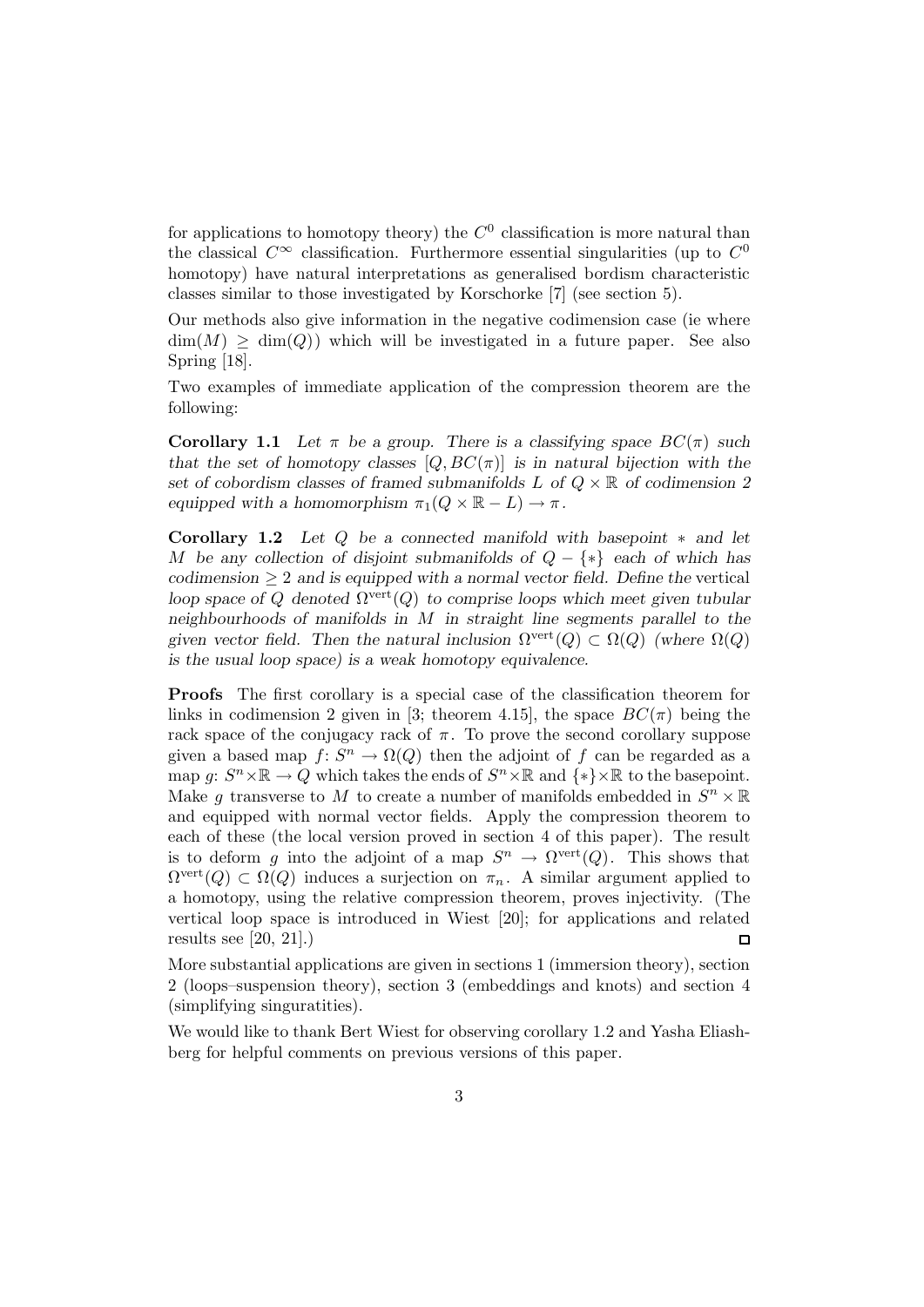# **2 Immersion theory**

In the compression theorem, the existence of the immersion of  $M$  in  $Q$  follows from immersion theory; however immersion theory gives us no explicit information about this immersion, which is only determined up to regular homotopy. By contrast the compression theorem gives us an explicit description of the immersion in terms of the given embedding and normal vector field in  $Q \times \mathbb{R}$ . Moreover the compression theorem can be used to give a new proof for immersion theory as we now show. We start by proving the simplest statement of immersion theory and then develop the proof into a full statement.

Let M be an n–manifold. We shall explicitly describe a way of *rotating the fibres* of the tangent bundle  $TM$  into  $M$ . Regard the zero section  $M$  as 'vertical' and the fibres as 'horizontal'. Consider  $TM$  as a smooth  $2n$ -manifold, then its tangent bundle restricted to M is the Whitney sum  $TM \oplus TM$ . The two copies of  $TM$  are the vertical copy parallel to M and the horizontal copy parallel to the fibres of TM. Each vector  $v \in TM$  then determines two vectors  $v_v$  and  $v_h$  in  $TM \oplus TM$  which span a plane. In this plane we can 'rotate'  $v_h$  to  $v_v$ . Since we are not at this moment considering a particular metric 'rotation' needs to be defined: to be precise we consider the family of linear transformations of this plane given by

2.1 
$$
v_h \mapsto cv_h + sv_v, \quad v_v \mapsto cv_v - sv_h \quad \text{where}
$$

$$
c = \cos \frac{\pi}{2}t, \quad s = \sin \frac{\pi}{2}t, \quad 0 \le t \le 1.
$$

This formula (applied to each such plane) determines a bundle isotopy (a 1– parameter family of bundle isomorphisms) which is the required rotation of the fibres of  $TM$  into  $M$ .

**Simple Immersion Theorem 2.2** *Suppose that we are given a bundle monomorphism*  $f: TM \to TQ$  *(ie, a map*  $M \to Q$  *covered by a vector space monomorphism on each fibre) and that either*  $q - m \geq 1$  *or*  $q - m \geq 0$  *and each component of* M has relative boundary. Then the restriction  $f: M \to Q$ *is homotopic to an immersion.*

**Proof** Composing f with an exponential map for TQ gives a map g:  $TM \rightarrow Q$ which embeds fibres into Q. Choose an embedding  $q: M \to \mathbb{R}^n$  for some n and also denote by q the map  $TM \to \mathbb{R}^n$  given by projecting the bundle TM onto M (the usual bundle projection) and then composing with  $q$ . We then have the embedding  $g \times q$ :  $TM \to Q \times \mathbb{R}^n$ . The fibres of TM are embedded parallel to Q and the n directions parallel to the axes of  $\mathbb{R}^n$  determine n independent vector fields at M normal to the fibres of TM .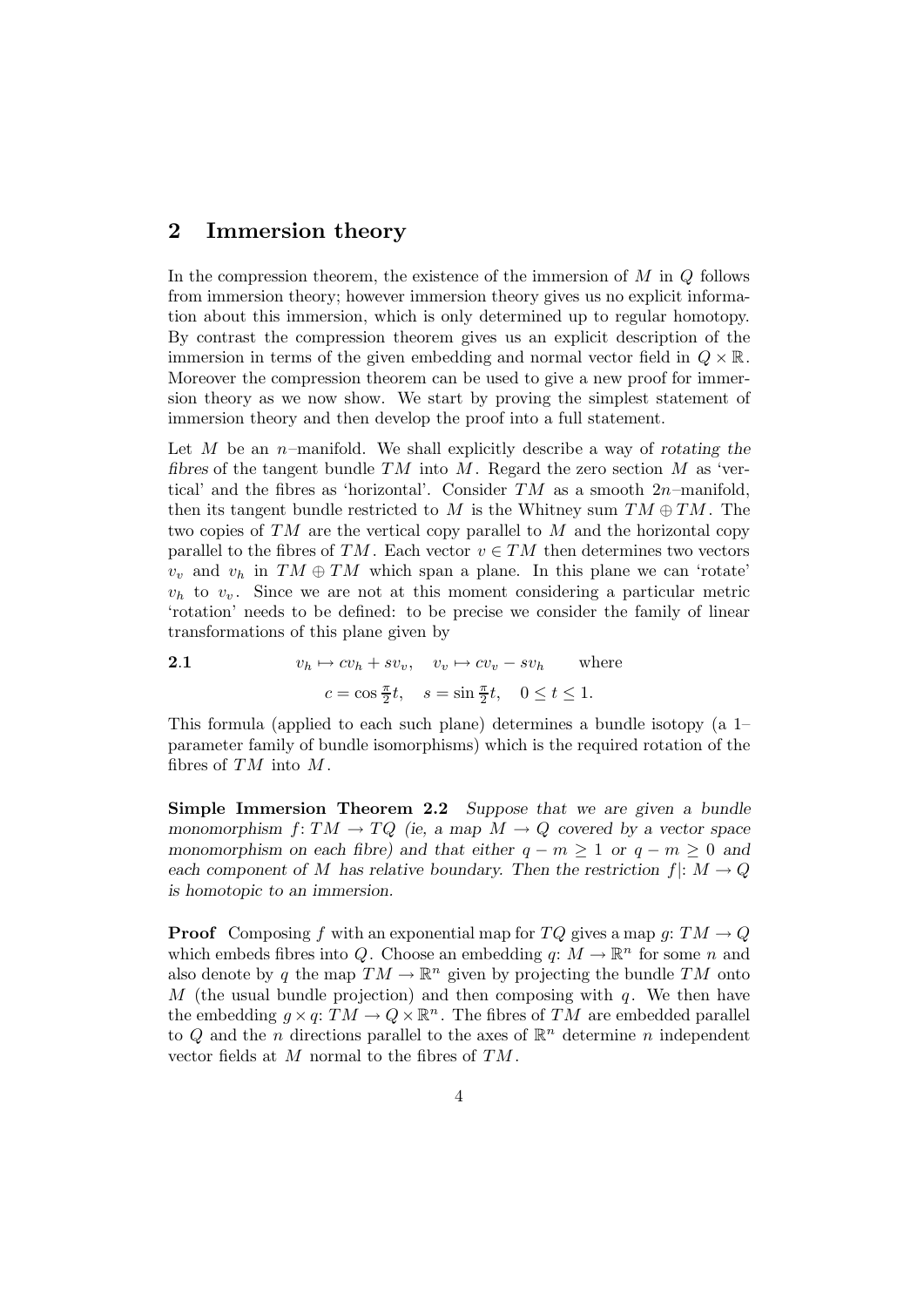Now choose a complement for  $T(TM)$  |  $M \cong TM \oplus TM$  in  $T(Q \times \mathbb{R})$  | M. Then the rotation of the fibres of  $TM$  into  $M$  (formula 2.1 above) extends (by the identity on the complement) to a bundle isotopy of  $T(Q \times \mathbb{R})/M$  which carries the these n fields normal to M to yield n independent normal fields. The result now follows from the multi-compression theorem in part I [14; corollary 4.5].  $\Box$ 

The proof of the simple immersion theorem just given is very explicit, which contrasts with the standard Hirsch–Smale approach [5, 17] or the proofs given by Gromov [4]. Given a particular bundle monomorphism  $TM \rightarrow TQ$  the proof can be used to construct a homotopic immersion  $M \to Q$ . The only serious element of choice in the proof is the embedding of  $M$  in  $\mathbb{R}^n$ . It is worth remarking that Eliashberg and Gromov [2; Theorem 4.3.4] have also given a short proof of immersion theory which yields an explicit immersion.

We now extend the proof to give a parametrised version. The usual statement of immersion theory will follow easily. Notice that, in the proof just given, there was an explicit bundle homotopy of the n independent normal fields to  $M$  to the vertical fields. Thus using the Normal Deformation Theorem in place of the multi-compression theorem, there is an immediate parametrised version of the proof. However, it is worth repeating the proof to construct the parametrised version because it can be done in a particularly explicit fashion.

Let  $F: K \times M \to Q$  be a smooth map such that  $F | \{t\} \times M \to Q$  is an immersion for each  $t \in K$ , where K is a smooth manifold. Call such a map a K*–family* of immersions of M in Q. There is a similar notion of a K*–family* of bundle monomorphisms  $G: K \times TM \rightarrow TQ$ . Given an immersion f of M in Q then the derivative  $Tf$  of f is a bundle monomorphism. By differentiating a K–family F of immersions for each  $t \in K$  we obtain a K–family of bundle monomorphisms which we denote  $TF$ .

**Full Immersion Theorem 2.3** Let K, M, Q be smooth manifolds and sup $pose q-m \geq 1$ . Suppose  $G: K \times TM \to TQ$  is a K–family of bundle monomor*phisms then there is a* K–family of immersions  $F: K \times M \rightarrow Q$  such that  $TF$ *is homotopic to* G *through bundle monomorphisms.*

**Proof** We construct  $F$  as in theorem 2.2 but using the parametrised version of the multi-compression theorem. (The parameter space  $K$  plays no real rôle in the proof and we shall not mention it again.) The only point that needs to be checked is that the vector fields are grounded as we come to them and can therefore be straightened inductively.

The following considerations explain why the fields start grounded. We choose metrics so that distances in  $\mathbb{R}^n$  are very large compared to distances in Q.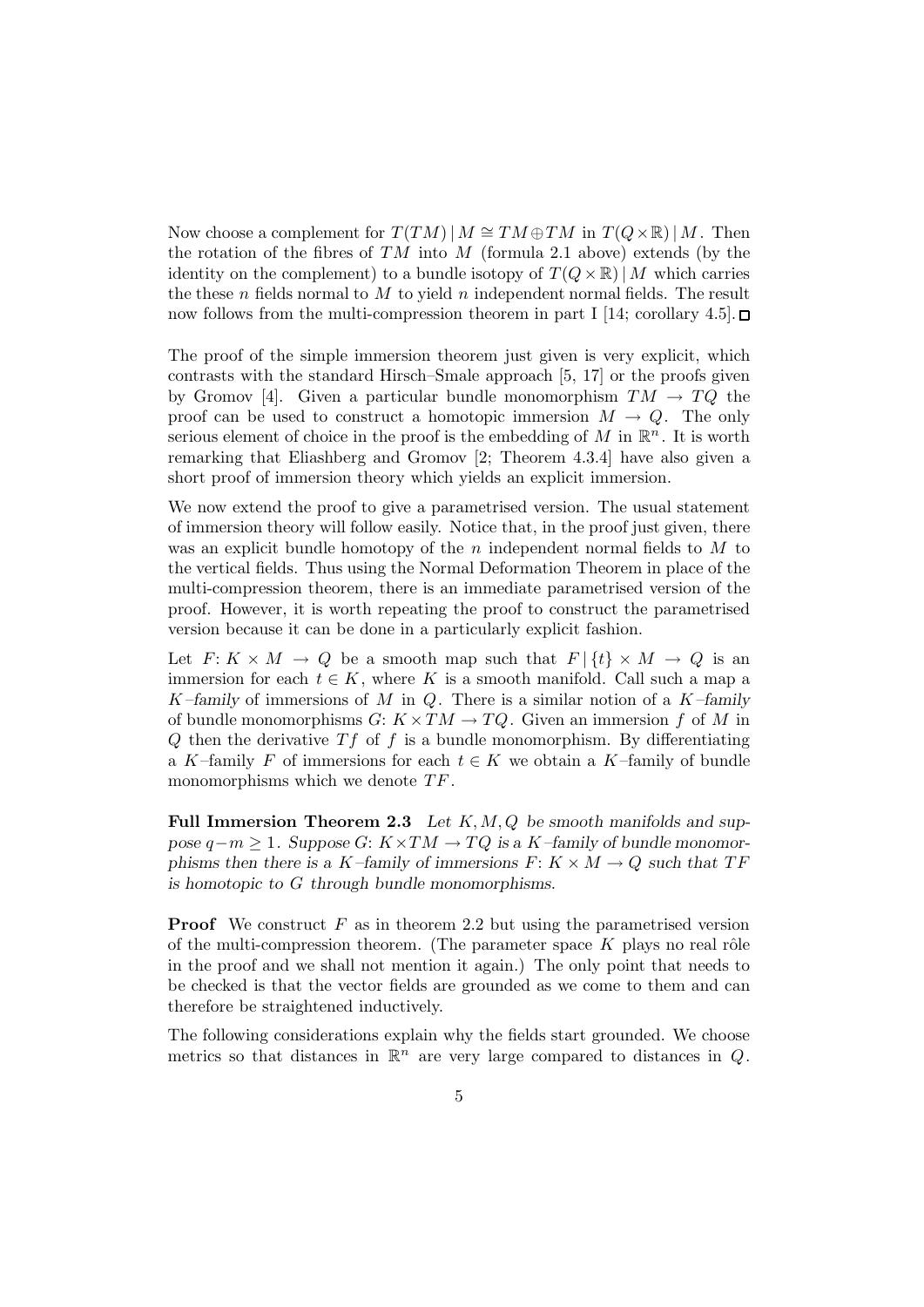This means that the embedding of M in  $Q \times \mathbb{R}^n$  is roughly parallel to  $\mathbb{R}^n$ . Number the fields 1 to n corresponding to the n coordinate axes in  $\mathbb{R}^n$  and say that field i is grounded if it is never parallel to the negative  $i$ –axis. Now before the rotation of the fibres of  $TM$  into  $M$ , the fields are all parallel to the corresponding positive axes. To produce a point where field  $i$  say is not grounded requires a rotation of that field through  $\pi$ . But the rotation of the fibres of TM into M is close to a genuine metric rotation through  $\pi/2$ , which is not far enough to unground one of our vector fields, which are therefore all grounded before we start to compress. So we just have to make sure that each compression maintains the property that subsequent fields are grounded.

To see this we shall modify the method of producing the initial  $n$  normal fields so that the fields start independent and normal and with each field nearly straight (ie, field i makes a small angle with the positive  $i$ –axis for each i). We then straighten the fields in turn making sure that the straightening process disturbs the angles of subsequent fields only a little. This means that after each straightening subsequent fields are still nearly straight and the process continues.

So we start by finding the n independent, normal, nearly straight fields. Suppose given a real number  $\mu > 0$ . Then we can choose the scale factor for distances in  $\mathbb{R}^n$  compared to those in Q to be sufficiently large so that the following is true. Consider a point  $x \in M$  and consider rotation of the fibres of TM through an 'angle'  $\pi/2 - \mu$  (ie, use formula 2.1 with  $t = 1 - 2\mu/\pi$ ). If  $\{v_1,\ldots,v_m\}$  is a basis for  $T_xM$  (in this partially rotated position) and if  $\{e_1,\ldots,e_n\}$  is standard basis for  $T_x\mathbb{R}^n$ , then the vectors  $\{v_1,\ldots,v_m,e_1,\ldots,e_n\}$ will form an  $(n + m)$ –frame at x.

Now finish the rotation of the fibres of  $TM$  into  $M$  (ie, apply the linear transformation given by formula 2.1 with  $t = 2\mu/\pi$ ) and extend to a bundle isomorphism of  $T(Q \times \mathbb{R}) | M$  by using the orthogonal complement of  $TM \oplus TM$ in  $T(Q \times \mathbb{R}) | M$ . Let this extension carry  $\{e_1, \ldots, e_n\}$  to  $\{f_1, \ldots, f_n\}$  say. Then  ${f_1,\ldots,f_n}$  are independent, normal to M at x and nearly parallel to  ${e_1,\ldots,e_n}$ . Doing the same manoeuvre at each point of M constructs the required normal fields.

Now comes the only subtle point in the argument. We are inductively straightening nearly straight fields. This can be done by a small isotopy using the global proof given in section 2. However there is no reason to assume that this isotopy will be small enough. Note that the multi-compression theorem uses the local compression theorem since it is applied inside an induced regular neighbourhood and, as we proceed with our inductive straightening process, these induced neighbourhoods may become truly tiny. So we have to check that the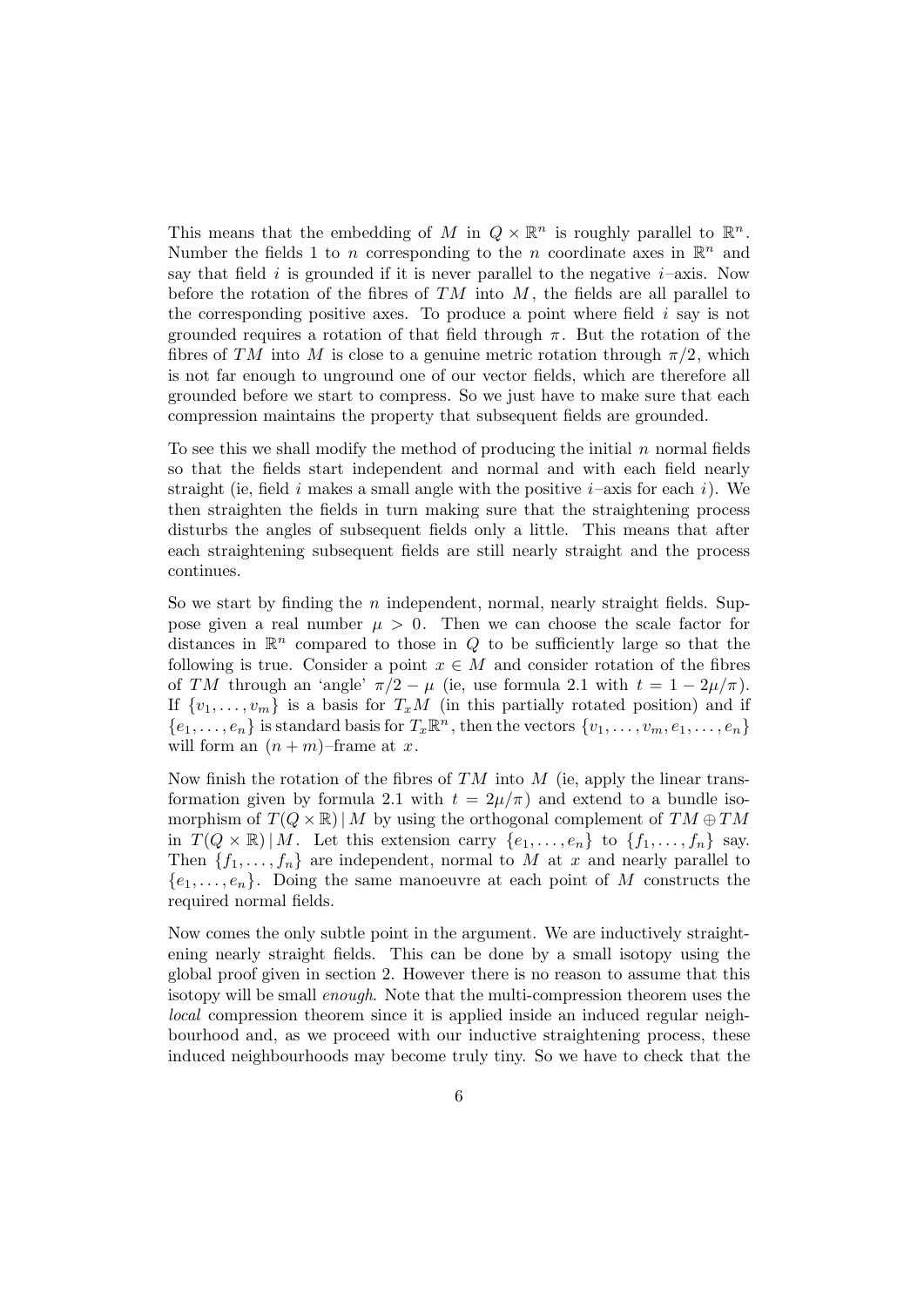property that fields remain nearly straight is not disturbed by application of the local proof of the compression theorem.

Look carefully at the proof of the Local Compression Theorem [14; 4.4]. It starts with a perpendicular vector field. Suppose that  $\rho$  is the given nearly straight field which we intend to straighten. Let  $\alpha$  be the corresponding perpendicular field (obtained by othogonalising  $\rho$  with respect to TM), and let  $\beta$  be the result of upward rotation applied to  $\alpha$ .

Now β and  $ρ$  both make an angle less than  $π/2$  with α which is perpendicular to  $M$ . It follows from elementary spherical geometry that the straight line isotopy which moves  $\rho$  to  $\beta$  is disjoint from M. Moreover by definition of upwards rotation,  $\beta$  is at least as close to vertical as  $\rho$ . Thus by an isotopy through nearly straight fields, we may assume that our given field is obtained by upwards rotation of a perpendicular field.

We now apply the proof of the Local Compression Theorem [14; 4.4] to  $\alpha$  and watch the effect on  $\beta$ . We observe that all the moves on  $\alpha$  in the proof are small general position moves except one—localisation. But by definition localisation, if it moves  $\alpha$  at all, moves it upwards to some extent (ie, increases its vertical component). It can then be seen that the effect on  $\beta$  is also to move it upwards in the same sense. Thus  $\beta$  moves through nearly straight fields. Figure 1 illustrates the case when  $\alpha$  is on the downset D (and hence  $\beta = \rho$ ) and  $\beta$  is unchanged by localisation.



Figure 1

In general you can imagine localisation rotating  $\alpha$  around (and upwards) in the plane perpendicular to M and  $\beta$  following the movement on a small cone around M .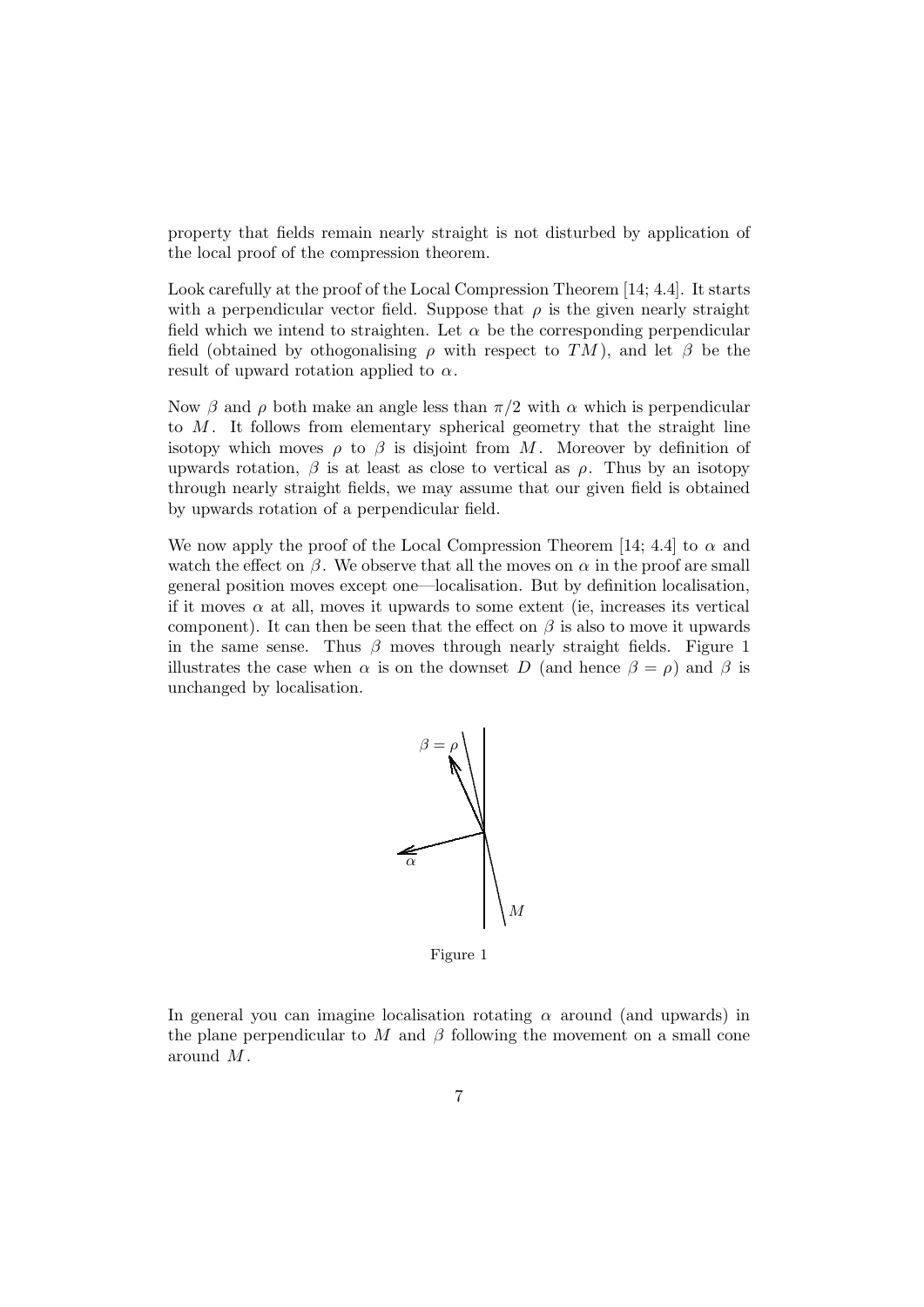It is now clear that the field used to generate the isotopy which straightens  $\beta$  is roughly as nearly straight as the original field and therefore the whole process leaves the subsequent fields nearly straight.

Finally, we need to prove that  $TF$  is homotopic to  $G$  through bundle monomorphisms. But the construction provides a homotopy through bundle monomorphisms of TM in  $T(Q \times \mathbb{R}^n) \cong TQ \oplus T\mathbb{R}^n$  and moreover, by considering the  $n$  normal fields, we actually have a homotopy through bundle monomorphisms h, say, of  $TM \oplus T\mathbb{R}^n$  in  $TQ \oplus T\mathbb{R}^n$  which starts with  $G \oplus id$  and ends with a monomorphism  $J$  say, which is the derivative of the final parallel embedding extended by the normal fields. Thus  $J/T\mathbb{R}^n = id$  and projection on Q carries J to TF. But since the n normal fields stay close to  $T\mathbb{R}^n$ ,  $h|T\mathbb{R}^n$  can be canonically homotoped to the constant homotopy. Extend this canonical homotopy to a homotopy of  $h$  by choosing a complement for the image and the result is a homotopy h' between  $G \oplus id$  and J which is fixed on  $T\mathbb{R}^n$ . Projecting h' on  $TQ$  gives the required homotopy between  $G$  and  $TF$ .  $\Box$ 

#### **Addenda**

(1) (Relative version) Let  $K_0$ ,  $M_0$  be submanifolds of K, M of codimension 0. Suppose given a  $K_0$ -family F of immersions of M in Q with extension (also *denoted*  $F$ *)* to a K–family of immersions of  $M_0$  in Q. Suppose that TF extends *to a* K*–family* G *of bundle monomorphisms of* TM *in* T Q*. Then* F *extends to a* K–family  $F^+$  *of immersions of* M *in* Q *such that*  $TF^+$  *is homotopic through* K*–families of bundle monomorphisms to* G *and the homotopy is fixed* where  $TF$  is defined (and equal to  $G$ ).

(2) (Codimension zero version) *Addendum (i) holds if* q − m ≥ 0 *and each component of each component of*  $M - M_0$  *has relative boundary not in*  $M_0$ *.* 

**Proof** We first observe that if  $f: M \to Q$  is an immersion and we apply the proof of 2.3 to  $Tf$  then the immersion constructed is precisely f. This is because the rotation of fibres of  $TM$  into M is in fact through less than a right-angle and the nearly straight fields constructed in 2.3 are actually straight. Moreover the homotopy constructed at the end of the proof is the constant homotopy in this case. Addendum (1) now follows from the main proof and addendum (2) follows by a handle decomposition argument as in addendum (ii) to the Local Compression Theorem [14; 4.4].  $\Box$ 

**Corollary 2.4** (Immersion theory) Let  $f: M_0 \to Q$  be an immersion then *differentiation* T *induces a weak homotopy equivalence between the spaces of immersions of* M *in* Q *equal to* f *on* M<sup>0</sup> *and of bundle monomorphisms from* TM to TQ equal to Tf on  $TM_0$ .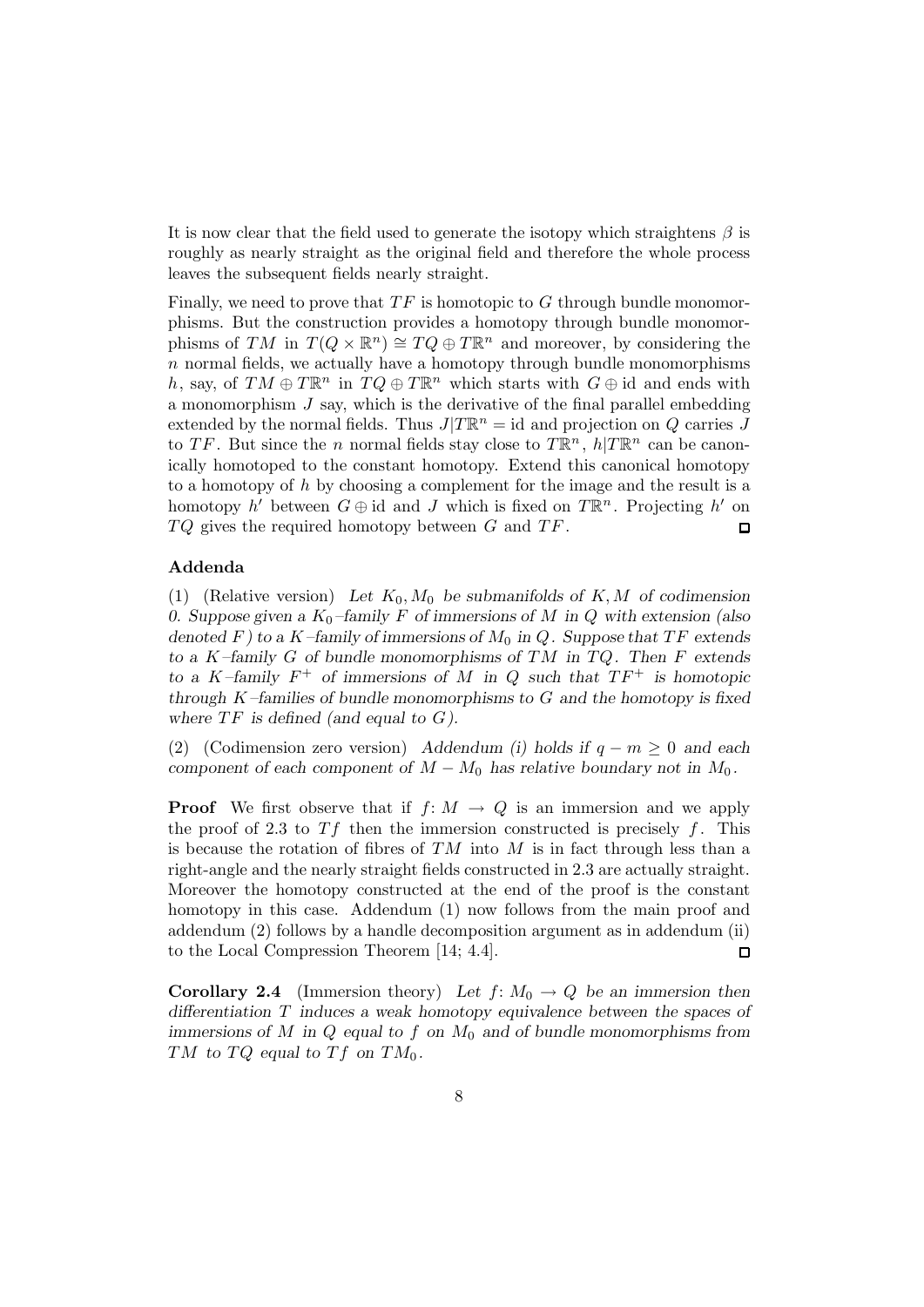**Proof** Apply addendum (1) to 2.3 with  $K = S<sup>n</sup>$  to see that  $T_*$  is surjective on  $\pi_n$  and again with  $K = S^n \times \mathbb{R}$  and  $K_0 = S^n \times ((-\infty, 0] \cup [1, \infty))$  to see that  $T_*$  is injective.  $\Box$ 

The corollary yields the usual classification of immersions: regular homotopy classes of immersions of M in Q are in bijection with homotopy classes of tangential maps  $TM$  to  $TQ$ . Again the proof is explicit. Given two immersions and a homotopy between the tangential maps the proof constructs a regular homotopy between the given immersions. Thus it can be used, for example, to describe an explicit way to turn the 2–sphere inside out in  $\mathbb{R}^3$  and we intend to give such an explicit description in a separate paper. In this description we start from an explicit homotopy of bundle monomorphisms and an explicit embedding (the usual one) in  $\mathbb{R}^3$ . Then the proof provides a sequence of three flows which integrate to give the regular homotopy which turns the sphere inside out.

# **3 Loops–suspension theorem**

We next show that the compression theorem can be used to give a short new proof of the classical result of James [6] on the homotopy type of loops– suspension and of the generalisation due to May [11] and Segal [16] and implicit in Milgram [12]. In [13] the arguments in this section are extended to both the equivariant case and the disconnected case (where group completions are needed).

We denote the free topological monoid on a based space X by  $X_\infty$  and denote the loop space on and suspension of X by  $\Omega(X)$ ,  $S(X)$ , respectively. We assume spaces are compactly generated and Hausdorff and we assume base points non-degenerate. In particular this means (up to homotopy) we can assume based spaces have *whiskers*, ie, the base point has a neighbourhood homeomorphic to  $\{1\}$  in the interval  $[0, 1]$ . It will be convenient to identify the whisker with  $[0, 1]$ .

There is a map  $k_X: X_\infty \to \Omega S(X)$  defined in [6]. Briefly, what  $k_X$  does is to map the word  $x_1 \cdots x_m$  to a loop in  $S(X)$  which comprises m vertical loops passing through  $x_1, \ldots, x_m$  respectively, with the time parameters carefully adjusted to make the time spent on a subloop go to zero as the corresponding point  $x_i$  moves to the basepoint of  $X$ .

**Theorem 3.1** *Let* X *be path-connected.* Then  $k_X: X_\infty \to \Omega S(X)$  *is a weak homotopy equivalence.*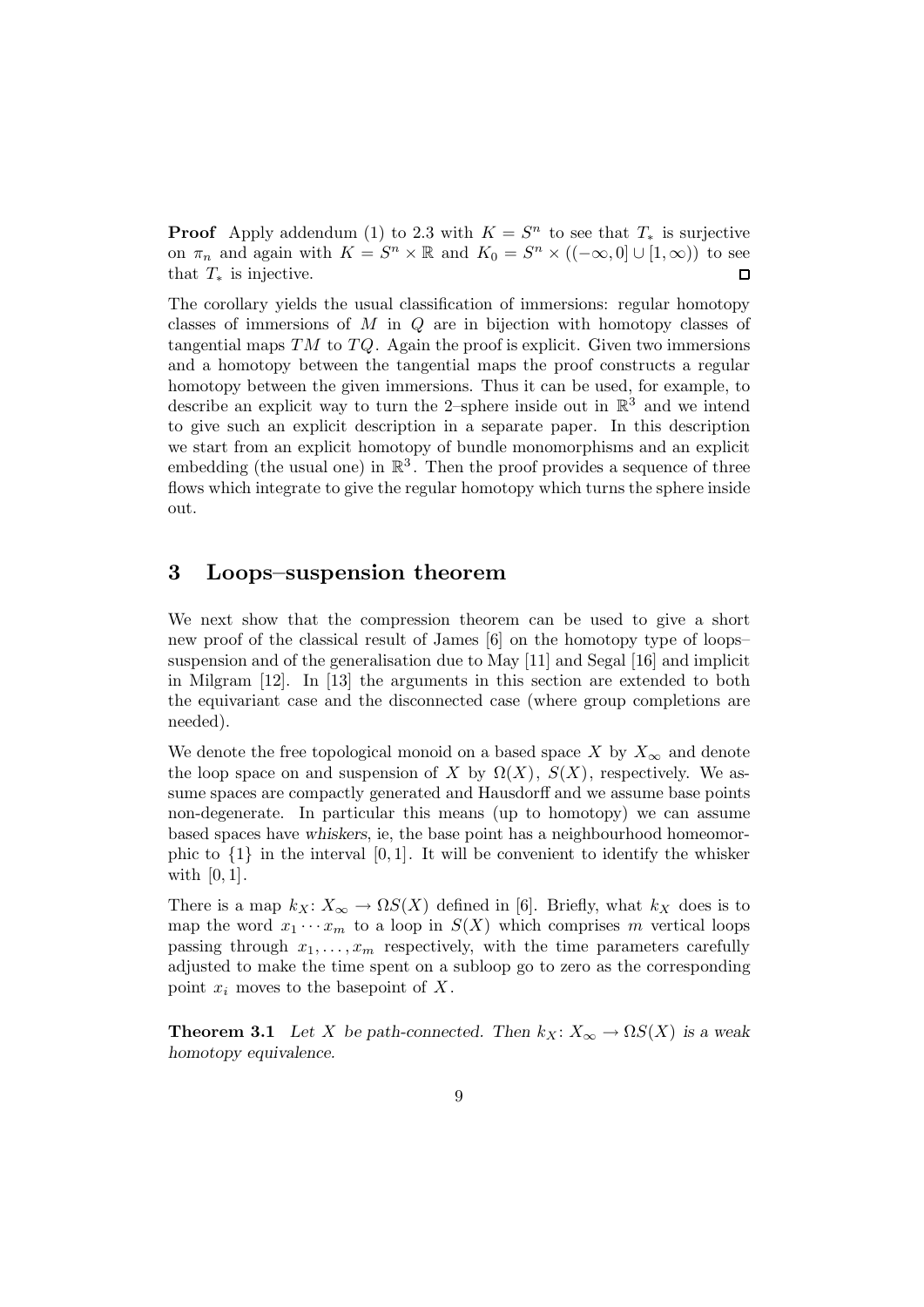**Proof** There is a well-known equivalent definition of  $X_{\infty}$  (up to homotopy type) as the configuration space  $C_1(X)$  of points in  $\mathbb{R}^1$  labelled in X, of which we briefly recall the definition. Consider finite subsets of  $\mathbb{R}^1$  labelled by points of  $X$ . An equivalence relation on such subsets is generated by deleting points labelled by the basepoint.  $C_1(X)$  is the set of equivalence classes. The topology is induced from the topologies of  $\mathbb{R}^1$  and X.

We shall give a geometric description for the homomorphism  $\pi_n(C_1X) \to$  $\pi_n(\Omega SX)$  induced by  $k_X$ . The construction is similar to a construction in [9], which used transversality to the base of a Thom space. Here we use transversality to X in  $X \times \mathbb{R}$  and to an interior point of the whisker in X.

We start by giving a geometric description for a map into  $C_1(X)$ . Let  $Q$  be a smooth manifold and  $f: Q \to C_1(X)$  a map. Then f determines a subset of  $Q \times \mathbb{R}^1$ , continuously labelled by X, such that at points labelled in  $X - \{*\}$ the projection on  $Q$  is a local homeomorphism. This subset is determined up to introduction and deletion of points labelled by ∗. By approximating the local map to  $\mathbb{R}^1$  by a smooth map, we can assume, by a small homotopy of f, that the subset of points labelled in  $X - \{*\}$  is a smooth submanifold of  $Q \times \mathbb{R}$ . Further, by using transversality of the labelling map to an interior point  $\frac{1}{2}$  in the whisker in X, and composing with the stretch  $[0, \frac{1}{2}] \rightarrow [0, 1]$ , we may assume that this labelled subset is in fact a smooth submanifold W with boundary, such that the boundary is the subset labelled by  $*$  and such that the projection on Q is a local embedding (of codimension 0). Conversely, such a subset determines a map  $f: Q \to C_1(X)$ . Notice that W is canonically framed in  $Q \times \mathbb{R}^1$  by the  $\mathbb{R}^1$ -coordinate and also notice that if Q and f are based then  $W$  can be assumed to be empty over the basepoint of  $Q$ .

Next we interpret maps in  $\Omega SX$ . A map  $Q \to \Omega SX$  determines a map  $f: Q \times$  $\mathbb{R}^1 \to SX$ . By making f transverse to the suspension line through  $\frac{1}{2}$  in the whisker in X, and composing with the stretch  $[0, \frac{1}{2}] \rightarrow [0, 1]$ , we may assume that  $\overline{f^{-1}(SX-\{*\})}$  is a codimension 0 submanifold whose boundary maps to  $*_S_X$ . By further making f transverse to  $X \times \{0\}$  we may assume that  $f^{-1}((X - \{*\}) \times \{0\})$  is a framed codimension 1 submanifold W with boundary, equipped with a map  $l: W \to X$  such that  $l^{-1}* = \partial W$  and that f maps framing lines to suspension lines and the rest is mapped to  $*_S_X$ . Conversely such a framed submanifold determines a map  $Q \to \Omega SX$ . Further if Q and f are based then W is empty over the basepoint of Q.

With these geometric descriptions there is an obvious forgetful map  $[Q, C_1 X] \rightarrow$  $[Q, \Omega SX]$  which may be seen to be induced by  $k_X$ . Now consider the case when  $Q = S^n$  and consider a framed manifold W representing an element of  $\pi_n(SX)$ . If it has a closed component we can change the labelling function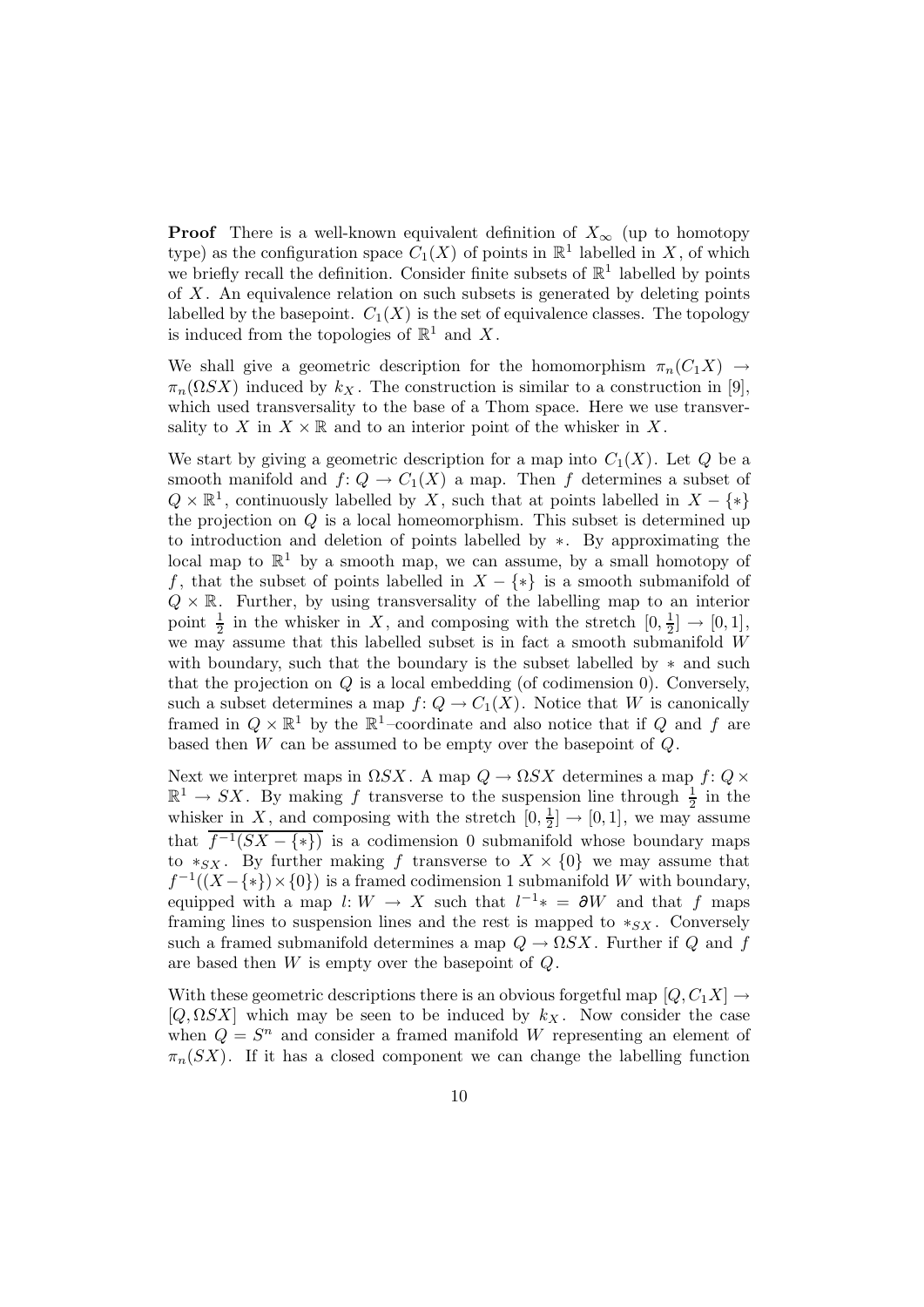to map a small disc to  $*$ <sub>X</sub> by using a collar on the disc and mapping the collar lines to a path to the basepoint in  $X$ . Then the interior of the disc, which is now labelled by  $*_X$ , may be deleted from W. After eliminating all closed components in this way the compression theorem (the codimension 0 case) implies that  $\pi_n(C_1X) \to \pi_n(\Omega SX)$  is surjective.

Injectivity is proved similarly by using the case  $Q = S<sup>n</sup> \times I$  and working relative to  $Q \times \{0,1\}$ .  $\Box$ 

Notice that only the Global Compression Theorem [14; 2.1] (and addendum (i)) were used for the proof of 3.1 so the complete new proof is short. However, for the full loops–suspension theorem below we need the multi-compression theorem. (For the shortest proof of the full theorem, use the short proof of the multi-compression theorem given in [15].)

Let  $C_n(X)$  denote the configuration space of points in  $\mathbb{R}^n$  labelled in X, with, as before, points labelled by \* removable. There is a map  $q_X: C_n(X) \to$  $\Omega^nS^n(X)$  defined in a similar way to  $k_X$  (as interpreted in the last proof) using little cubes around the points in  $\mathbb{R}^n$  with axes parallel to the axes of  $\mathbb{R}^n$ .

**Theorem 3.2** *Let* X *be a path-connected topological space with a nondegenerate basepoint then*  $q_X$  *is a weak homotopy equivalence.* 

**Proof** The proof is similar to the proof for theorem 3.1. A map  $Q \to C_n(X)$ can be see as partial cover of Q embedded in  $Q \times \mathbb{R}^n$  and a map  $Q \to \Omega^n S^n(X)$ can be see as a framed codimension n submanifold of  $Q \times \mathbb{R}^n$ .

There is then a function Maps $(Q \to C_n(X))$  to Maps $(Q \to \Omega^n S^n(X))$  given by taking the parallel framing on the partial cover. This can be seen to be given by composition with  $q_X$ . Closed components in the submanifold of  $Q \times \mathbb{R}^n$ may be punctured as in the last proof. The codimension 0 case of the multicompression theorem now implies that  $q_X$  induces a bijection between the sets of homotopy classes.  $\square$ 

# **4 Embeddings and knots**

Two basic problems of differential topology are the embedding problem : given two manifolds M and  $Q$ , decide whether M embeds in  $Q$ , and the knot prob $lem:$  classify embeddings of M in Q up to isotopy. The corresponding problems for immersions (replace embedding by immersion and isotopy by regular homotopy) are, in some sense, solved by immersion theory; ie, solved by reducing to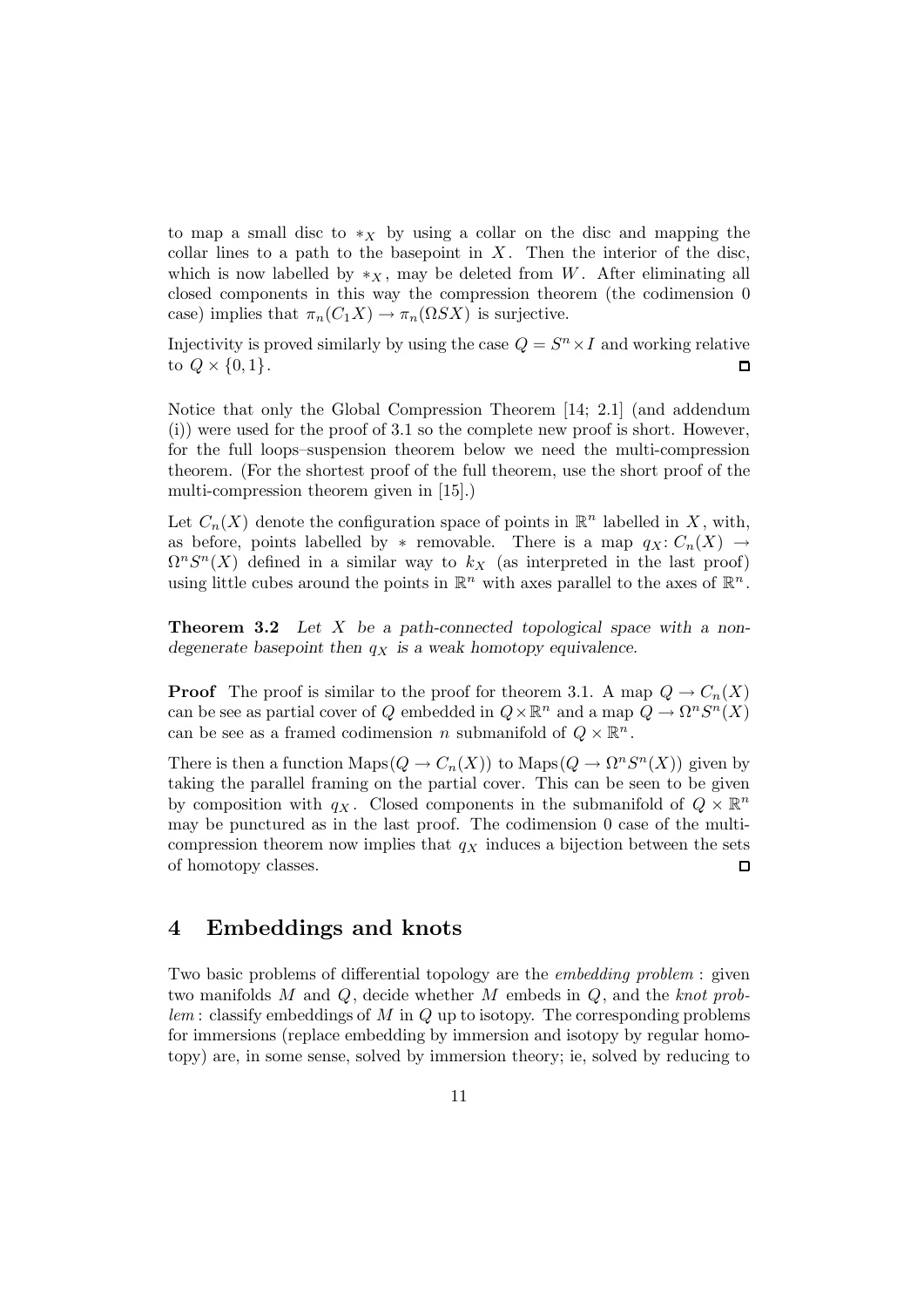vector bundle problems for which there are standard obstruction theories. Now if  $M$  embeds in  $Q$  then it certainly immerses in  $Q$  and if two embeddings are isotopic then they are certainly regularly homotopic. Thus it makes sense to consider the relative embedding problem : decide whether a given immersion of  $M$  in  $Q$  is regularly homotopic to an embedding, and the *relative knot problem*: given a regular homotopy between embeddings, decide if it can be deformed to an isotopy. Since a manifold often immerses in a considerably lower dimension than that in which it embeds, it makes sense to consider the following more general problems.

**Embedding problem 4.1** *Suppose given an immersion*  $f: M \to Q$  *and an integer*  $n \geq 0$ *. Decide whether*  $f \times 0$ *:*  $M \rightarrow Q \times \mathbb{R}^n$  *is regularly homotopic to an embedding.*

**Knot problem 4.2** *Classify, up to isotopy, embeddings of* M in  $Q \times \mathbb{R}^n$ *within the regular homotopy class of*  $f \times 0$ :  $M \to Q \times \mathbb{R}^n$ , where  $f: M \to Q$ *is a given immersion.*

The compression theorem gives substantial information on these problems. In particular we can give formal solutions which make it easy to define obstructions to the existence of such embeddings or isotopies.

#### **The embedding theorem**

Turning first to the embedding problem. Suppose that we are given an immersion  $f: M \to Q$  and suppose that it is self-transverse [10]. Then there is a simple obstruction theory to decide if it is covered by an embedding in  $Q \times \mathbb{R}^n$ . Construct a neighbourhood system  $N$  by choosing coherent tubular neighbourhoods on each stratum of the image. This neighbourhood system comprises a number of disc bundles each with a collection of subdisc bundles. The embedding is covered by an embedding in  $Q \times \mathbb{R}^n$  if and only if this neighbourhood system admits a particular kind of structure described precisely by Koschorke and Sanderson [9] as follows.

There are classifying spaces  $\mathcal{I}^c$  and  $\mathcal{I}^c_n$  with a natural map  $p: \mathcal{I}^c_n \to \mathcal{I}^c$ , where  $c = q - m$  (codimension). The space  $\mathcal{I}^c$  classifies self-transverse immersions of codimension c and  $\mathcal{I}_n^c$  classifies such immersions covered by an embedding in codimension  $c + n$ . More precisely,  $\mathcal{I}^c$  and  $\mathcal{I}^c_n$  have good geometric structures and transversality can be defined for maps of manifolds. Any map can be made transverse and a transverse map  $Q \to \mathcal{I}^c$  determines a self-transverse immersed submanifold of  $Q$  of codimension  $c$  and equipped with a neighbourhood system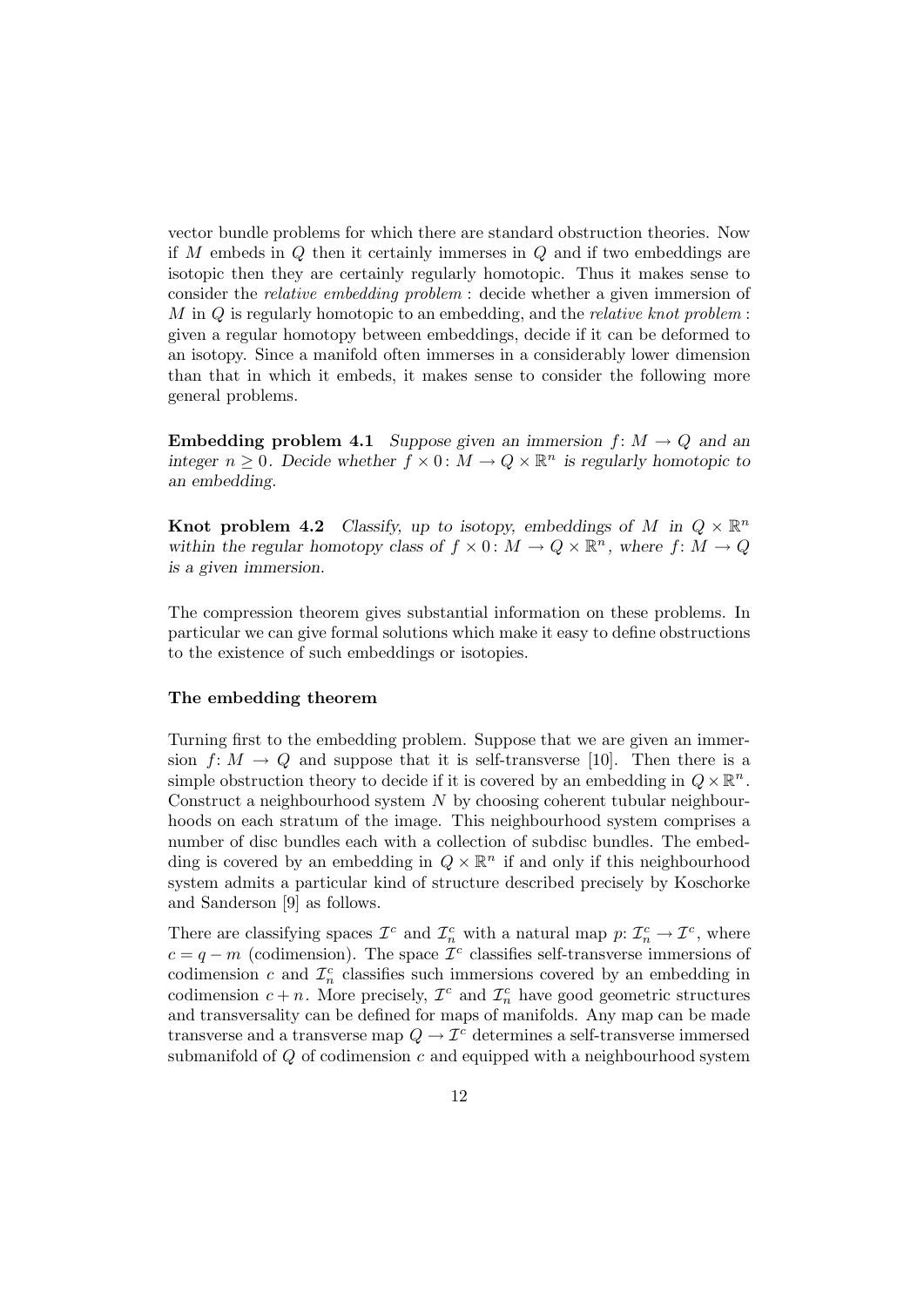and conversely (see also [3; sections 2 and 4] for a detailed discussion of a special case). Thus the immersion of  $M$  in  $Q$  and the neighbourhood system  $N$  determine a transverse map  $\alpha_f: Q \to \mathcal{I}^c$ ; the immersion is covered by an embedding in  $Q \times \mathbb{R}^n$  if and only if this map lifts to  $\mathcal{I}_n^c$ . These spaces have convenient descriptions as configuration spaces;  $\mathcal{I}^c$  can be identified with  $C_{\infty}(MO_c)$ , the configuration space of points in  $\mathbb{R}^{\infty}$  labelled in the Thom space of the universal c-dimensional vector bundle. Similarly  $\mathcal{I}_n^c$  can be identified with  $C_n(MO_c)$ , the configuration space of points in  $\mathbb{R}^n$  labelled in the Thom space. Then p is induced by the inclusion  $\mathbb{R}^n \subset \mathbb{R}^\infty$ .

There are further classifying spaces  $\mathcal{V}^c$  and  $\mathcal{V}^c_n$  which classify neighbourhood systems of the types encountered above. Thus we have a transverse map  $\beta_f: M \to V^c$  classifying the neighbourhood system N and the immersion is covered by an embedding in  $N \times \mathbb{R}^n$  if and only if  $\beta_f$  lifts to  $\mathcal{V}_n^c$ . These spaces also have descriptions as configuration spaces;  $\mathcal{V}^c$  and  $\mathcal{V}_n^c$  can be identified with  $C_{\infty}^{\bullet}(MO_c)$  and  $C_n^{\bullet}(MO_c)$  respectively, which are the spaces of based configurations in  $\mathbb{R}^{\infty}$  and  $\mathbb{R}^{n}$  respectively, labelled as before in  $MO_c$  and such that the basepoint is labelled in the base  $BO_c$ . There are natural maps  $V^c \to \mathcal{I}^c$  and  $\mathcal{V}_n^c \to \mathcal{I}_n^c$  given by forgetting the basing; there is also a natural map  $p_0: \mathcal{V}_n^c \to \mathcal{V}^c$ induced by inclusion  $\mathbb{R}^n \subset \mathbb{R}^\infty$  and finally a natural map  $\mathcal{V}^c \to BO_c$  given by considering the base label. The latter map classifies the induced tubular neighbourhood of the immersion.

The given immersion now determines the following pull-back square in which  $\alpha_f$  and  $\beta_f$  are transverse :

$$
M \xrightarrow{\beta_f} \mathcal{V}^c
$$
  

$$
\gamma_f: \quad f \downarrow \qquad \qquad \downarrow \text{nat}
$$
  

$$
Q \xrightarrow{\alpha_f} \mathcal{I}^c
$$

We call a homotopy between such pull-back squares a *pull-back homotopy* if the homotopy determines a pull-back square of the following form, where  $\alpha_F$ and  $\beta_F$  are transverse :

$$
M \times I \xrightarrow{\beta_F} \mathcal{V}^c
$$
  

$$
F \downarrow \qquad \qquad \downarrow \text{nat}
$$
  

$$
Q \times I \xrightarrow{\alpha_F} \mathcal{I}^c
$$

**Embedding theorem 4.3** *Suppose we are given a self transverse immersion*  $f: M \to Q$  and that  $c = q - m \geq 1$ . Then the immersion  $f \times 0: M \to Q \times \mathbb{R}^n$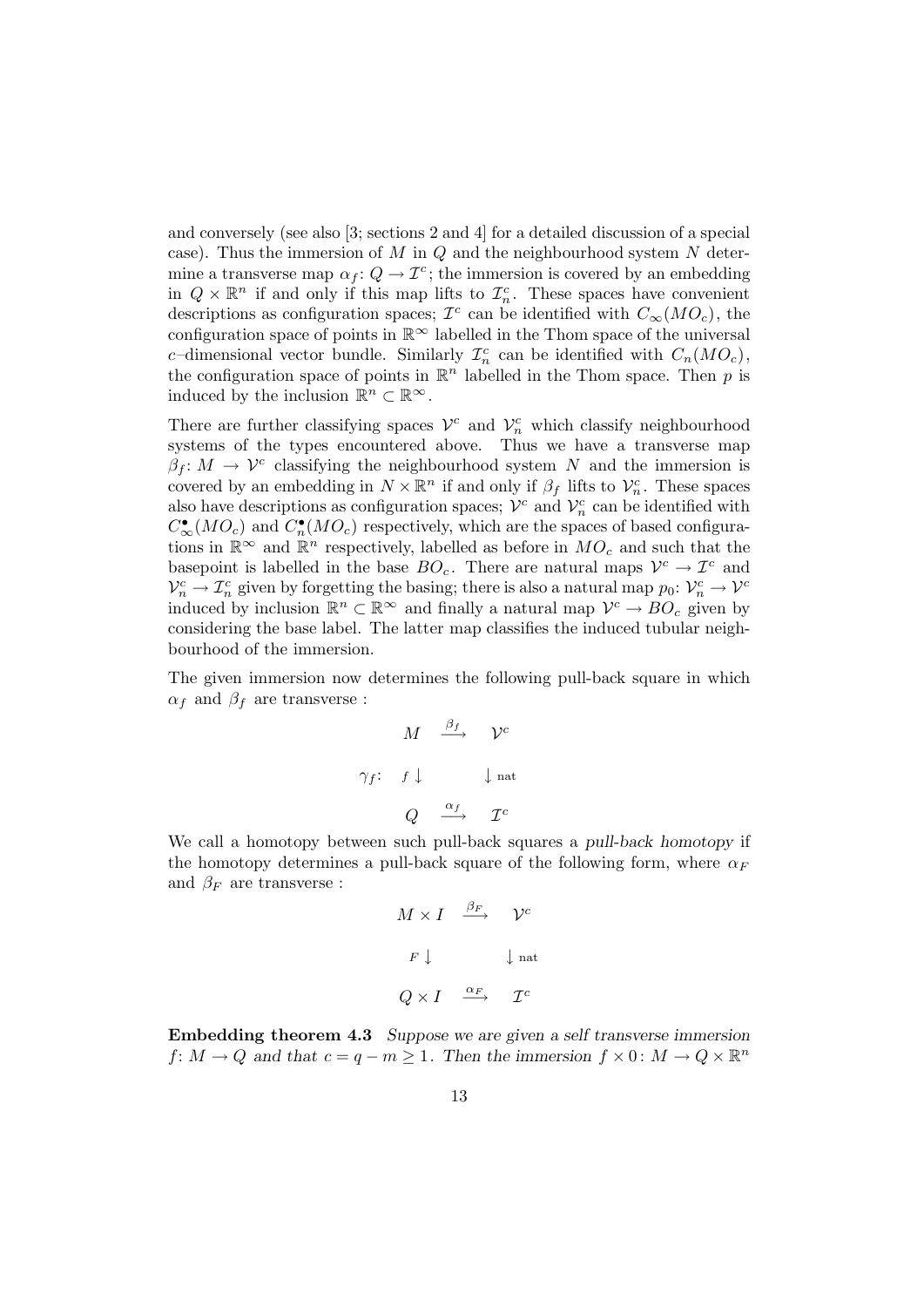*is regularly homotopic to an embedding if and only if the pull-back square*  $\gamma_f$ *is homotopic by a pull-back homotopy to a square which lifts over the natural* maps  $p, p_0$  to give a square of the form :

> $M \quad \stackrel{\beta_g}{\longrightarrow} \quad \mathcal{V}_n^c$  $\mathcal{V}_n^c$  $g \downarrow \qquad \qquad \downarrow$ nat  $Q \quad \xrightarrow{\alpha_g} \quad \mathcal{I}_n^c.$

**Proof** By the classification properties of  $\mathcal{I}^c$  and  $\mathcal{V}^c$ , a pull-back homotopy is equivalent to a self-transverse regular homotopy of  $M$  in  $Q$ . But any regular homotopy between self-transverse maps can be made self-transverse, so a pullback homotopy is equivalent to a regular homotopy of M in Q.

Suppose  $f \times 0$ :  $M \to Q \times \mathbb{R}^n$  is regularly homotopic to an embedding. Let  $F: M \times I \to Q \times \mathbb{R}^n \times I$  be determined by this regular homotopy. Thus  $F_0 = F | (M \times \{0\}) = f \times 0$  and  $F_1 = F | (M \times \{1\})$  is an embedding. The canonical n–frame on  $F_0$  extends to an n–frame on F. Apply the multicompression theorem to  $F_1$  to yield an isotopy of  $F_1$  to  $F'_1$  which compresses to an immersion g:  $M \to Q$ . Extend the isotopy of  $F_1$  to an isotopy of F to  $F'$  say rel  $F_0$  and apply the multi-compression theorem again to compress  $F'$ to a regular homotopy between  $f$  and  $g$ . By the remarks made above, there is there is a pull-back homotopy of the required form. The converse is clear.  $\Box$ 

The natural map  $\mathcal{V}^c \to \mathcal{I}^c$  is not a fibration. Thus the condition of pull-back homotopy is difficult to interpret homotopy theoretically, and the embedding theorem does not immediately reduce the problem to an obstruction theory. However it does readily lead to many obstructions to the existence of embeddings. Any algebraic topological invariant of  $\mathcal{I}^c$  which does not come from  $\mathcal{I}_n^c$ or of  $\mathcal{V}^c$  which does not come from  $\mathcal{V}_n^c$  is such an obstruction. The former obstructions are obstructions to a regular cobordism to an embedding, and were considered in [9]. The latter are obstructions to deforming the neighbourhood system for  $M$ . There are also obstructions coming from the combinatorial structure of the classifying spaces analogous to the (generalised) James–Hopf invariants of a  $\Box$ -set, defined in [3].

#### **Classification of knots**

There is a similar analysis for the knot problem. Rather than continuing to consider embeddings in  $Q \times \mathbb{R}^n$  which cover immersions in Q, we shall consider embeddings equipped with  $n$  independent normal vector fields (for example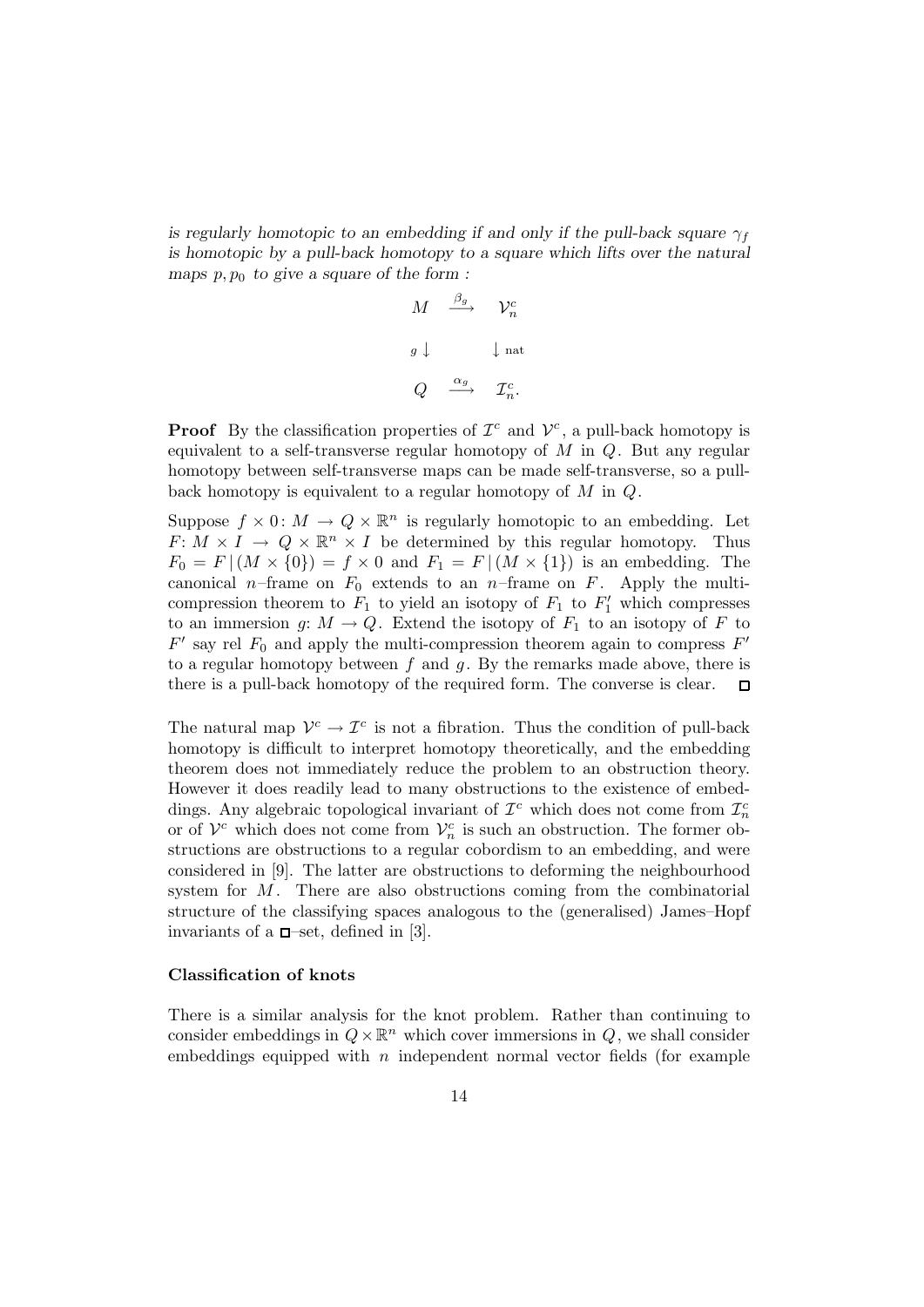framed embeddings) since by the compression theorem these are equivalent. Such an embedding  $f$  determines a pull-back square :

> $M \quad \stackrel{\beta_{f_1}}{\longrightarrow} \quad \mathcal{V}_n^c$  $\rho_f$ :  $f_1 \downarrow$   $\qquad \qquad$  \ nat  $Q \quad \stackrel{\alpha_{f_1}}{\longrightarrow} \quad \mathcal{I}_n^c.$

where  $f_1 = \text{proj} \circ f$ .

The arguments used to prove theorem 4.3 now prove :

**Theorem 4.4** *Suppose that*  $f, g: M \to Q \times \mathbb{R}^n$  *are embeddings equipped with n* independent normal vector fields and that  $q - m \geq 1$ . Then f is isotopic to g if and only if  $\rho_f$  is homotopic to  $\rho_g$  by a pull-back homotopy.  $\Box$ 

**Corollary 4.5** Classification of knots *Suppose that*  $q - m \geq 1$ *. There is a bijection between isotopy classes of embeddings* f *of* M in  $Q \times \mathbb{R}^n$  *equipped with* n *independent normal vector fields and pull-back homotopy classes of squares*  $\rho_f$ . □

The corollary gives many knot invariants, for example any homotopy invariant of  $\mathcal{I}_n^c$ , pulled back to  $Q$ , or of  $\mathcal{V}_n^c$ , pulled back to  $M$ . The former are invariants of the cobordism class of the knot and the latter are invariants of the neighbourhood system under cobordism through neighbourhood systems of  $M$ . There are also the combinatorial invariants mentioned earlier.

**Remarks** The invariants and obstructions discussed above have strong connections with many existing invariants. The case  $c = 1, n = 1$  is studied by Fenn, Rourke and Sanderson see in particular [3; sections 2 and 4], where classifying spaces related to  $\mathcal{I}_1^1$  but depending of the fundamental rack, are also considered. There are combinatorial invariants defined in this case, for example the generalised James–Hopf invariants. These link with those defined by Koschorke and Sanderson [9], which as indicated above is an analysis of the problems considered here but only up to cobordism.

We shall give more details here and also explain connections with other known obstructions and invariants in a subsequent paper.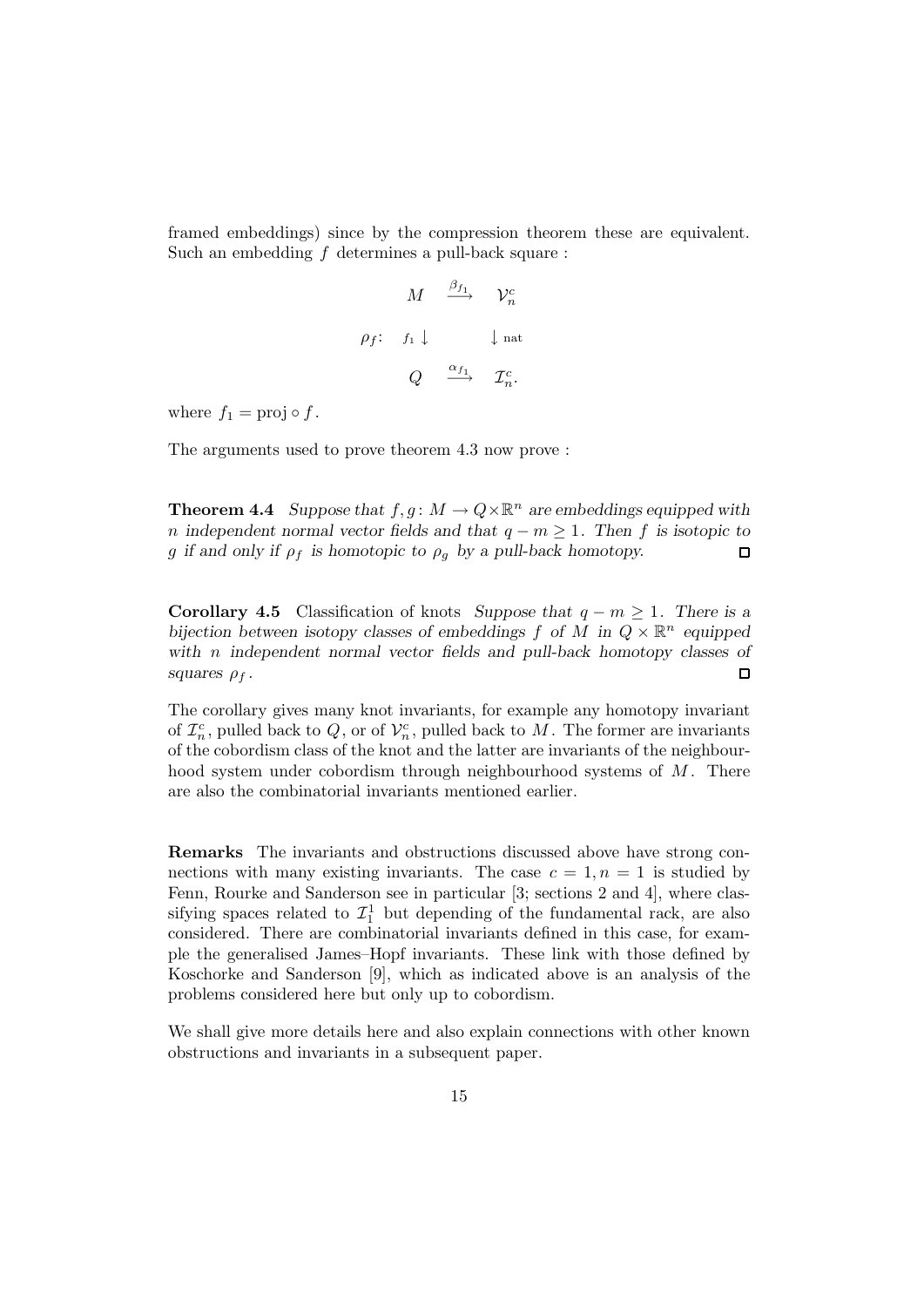### **5 Controlling singularities of a projection**

**Definition** A *weakly stratified set* is a set X with a flag of closed subsets

$$
X = S_0 \supset S_1 \supset S_2 \ldots \supset S_t \supset S_{t+1} = \emptyset
$$

such that, for each  $i = 0, \ldots, t$ ,  $S_i - S_{i+1}$  is a manifold.

We also say that  $S_i$  is a *weak stratification* of  $X$  and we call the manifolds  $S_i - S_{i+1}$  the *strata*.

**Remark** This is very much weaker than the usual notion of a stratified set there is no condition on the neighbourhood of  $S_{i+1}$  in  $S_i$  or any relationship between the dimensions of the strata.

**Definitions** Suppose that X is a weakly stratified set and that  $X \subset W$  (a manifold). Suppose that  $\xi^n$  is a plane field on W (ie a n-subbundle of TW) defined at X. We say  $\xi$  is *weakly normal* to X if  $\xi$  is normal to  $S_i - S_{i+1}$  for each  $i = 0, \ldots, p$ .

Suppose that  $M^m \subset W^w$  and that  $\xi^n$  is a plane field defined at M. We say that  $\xi$  has *regular singularities on*  $M$  if it is normal to a weak stratification of  $M$ .

**Example 5.1** A plane field in general position has regular singularities. However so do many plane fields which are far from general position. Here is an explicit example with  $n = 1$  constructed by Varley [19]. Let  $\alpha$  be the x-axis in  $\mathbb{R}^3$  and  $C \subset \alpha$  a cantor set. Let  $\pi$  be the surface (a smooth plane) given by  $z = y^3$  which contains  $\alpha$  and has a line of inflection along  $\alpha$ . Let  $\xi$  be the line field parallel to the y–axis and distort  $\xi$  to have a small negative z–component off C. Then  $\xi$  is tangent to  $\pi$  precisely at C and very far from general position. But it is has regular singularities by choosing  $\alpha$  as one stratum and  $\pi$  as the next.

It is easy to construct plane fields with non-regular singularities: for an example with  $n = 1$ , choose any line field for which part of a flow line lies in M.

 $C^0$ –**Singularity Theorem 5.2** *Suppose that*  $M^m \subset W^w$  *and that*  $\xi$  *is an integrable* n*–plane field on* TW *defined on a neighbourhood* U *of* M *such that*  $\xi$  has regular singularities on M and that  $n+m < w$ . Suppose given  $\varepsilon > 0$  and *a homotopy of* ξ *through integrable plane fields on* TW *defined on* U *finishing* with the plane field  $\xi'$ . Then there is an ambient isotopy of M in W which *moves points at most*  $\varepsilon$  *moving the pair*  $M, \xi | M$  *to*  $M', \xi' | M'$ .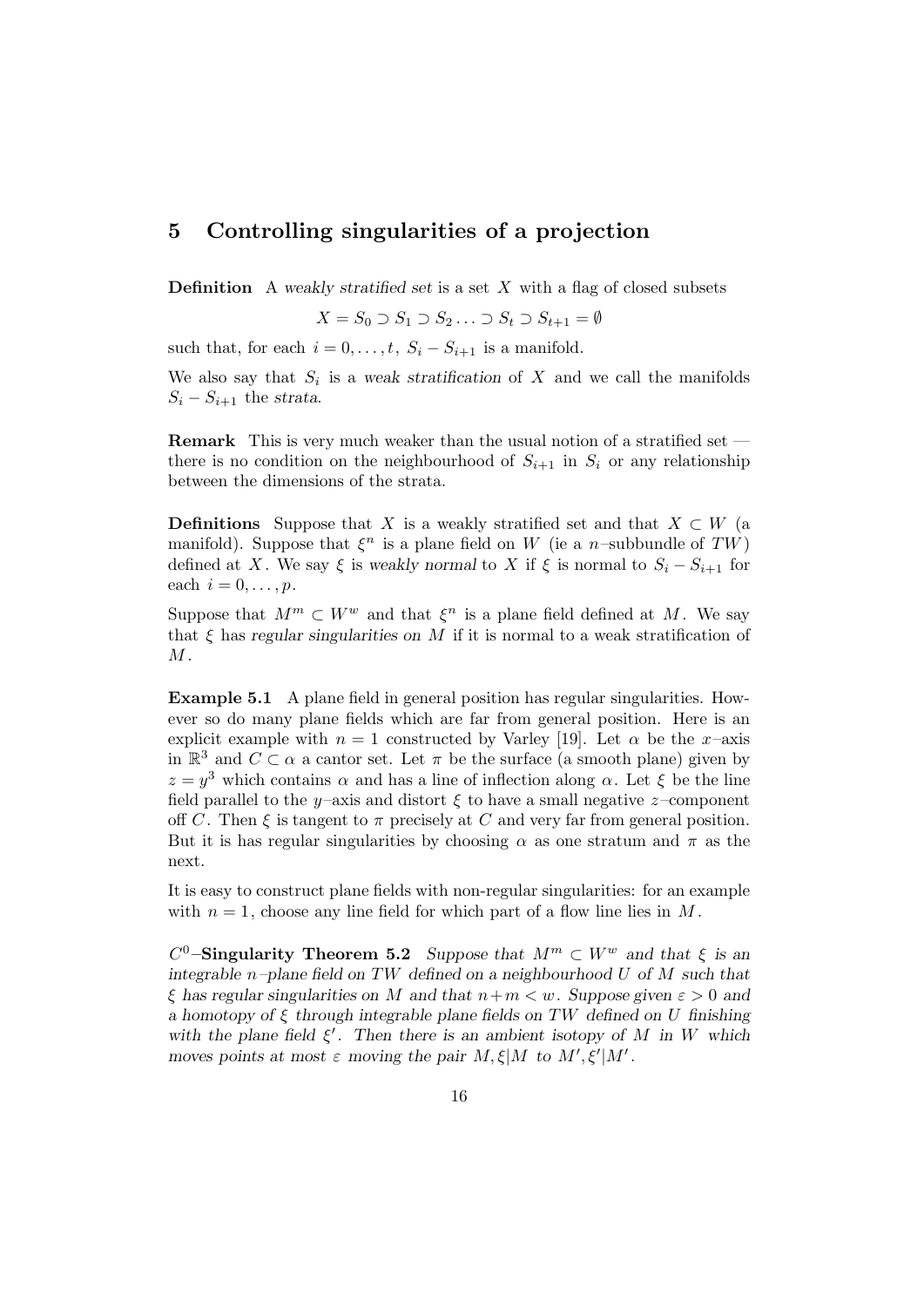The theorem gives an answer to the  $C^0$ -Singularity Problem (stated in section 1) in the case that  $\dim(M) < \dim(Q)$ . Take  $\xi'$  to be the tangent bundle to the fibres of p then the singularities of  $p|M$  can be made to coincide with those of any plane field homotopic to  $\xi'$  with regular singularities.

Some condition on the singularities is clearly necessary, for example, again with  $n = 1$ , suppose that part of a flow line of the normal line field lies in M and is not already vertical (thinking of  $\xi'$  as vertical) then no small isotopy can make this field vertical. The condition of regularity is very weak as can be seen by considering examples similar to 5.1. The condition that the plane fields are integrable is needed for our proof, but we do not have an example to show that it is necessary for the result. Note that example 5.1 is integrable and see [19] for more examples.

**Proof** We shall prove a more general result: M is replaced by any weakly stratified set X such that dimensions of strata are  $\lt w - n$  and  $\xi$  is weakly normal to  $X$ . The idea is to apply the Normal Deformation Theorem to each stratum in turn starting with  $S_t$  and continuing with  $S_{t-1} - S_t$  etc). After the  $t-i$ <sup>th</sup> move  $\xi$  concides with  $\xi'$  on  $S_i$  and with care this can also be assumed to be true near  $S_i$  and in particular in a neighbourhood of  $S_i$  in  $S_{i-1}$ . The next move is made relative to a smaller neighbourhood, and the result is proved in  $t+1$  steps.

So the only point that needs work is the point that  $\xi$  can be assumed to concide with  $\xi'$  near  $S_i$ . This is where integrability is needed. By integrability we can assume that  $\xi$  is the tangent bundle to a foliation  $\mathcal F$  of  $W$  defined near  $S_i$  and similarly  $\xi'$  is the tangent bundle to  $\mathcal{F}'$ . Now  $\mathcal{F}$  and  $\mathcal{F}'$  coincide at  $S_i$  and by a  $C^{\infty}$ –small isotopy  $\mathcal F$  can be moved to  $\mathcal F'$  near  $S_i$  and this carries  $\xi$  into coincidence with  $\xi'$  near  $S_i$  as required.  $\Box$ 

**Addenda** The proof works (indeed was given) for a weakly stratified set instead of a submanifold and has a natural relative version directly from the proof. There is also a parametrised version which follows by combining the proof of the parametrised Normal Deformation Theorem [14, page 425] or [15, page 439] with the last proof:

*Suppose that we have a family of embeddings of*  $M_t$  *in* W where  $t \in K$  (a *parameter manifold) together with integrable plane fields*  $\xi_t$  *for*  $t \in K$  *having regular singularities with*  $M_t$ . Suppose further that the singularities are "locally *constant" over* K *(ie the whole situation is locally trivial). Suppose given a*  $K$ -parameter homotopy of  $\xi_t$  through integrable plane fields to  $\xi'_t$ . Then there *is a* K-parameter family of small ambient isotopies carrying  $M_t$ ,  $\xi_t$  to  $M'_t$ ,  $\xi'_t$ .

Varley [19] gives a more general parametrised theorem in which the signularities are not assumed locally constant.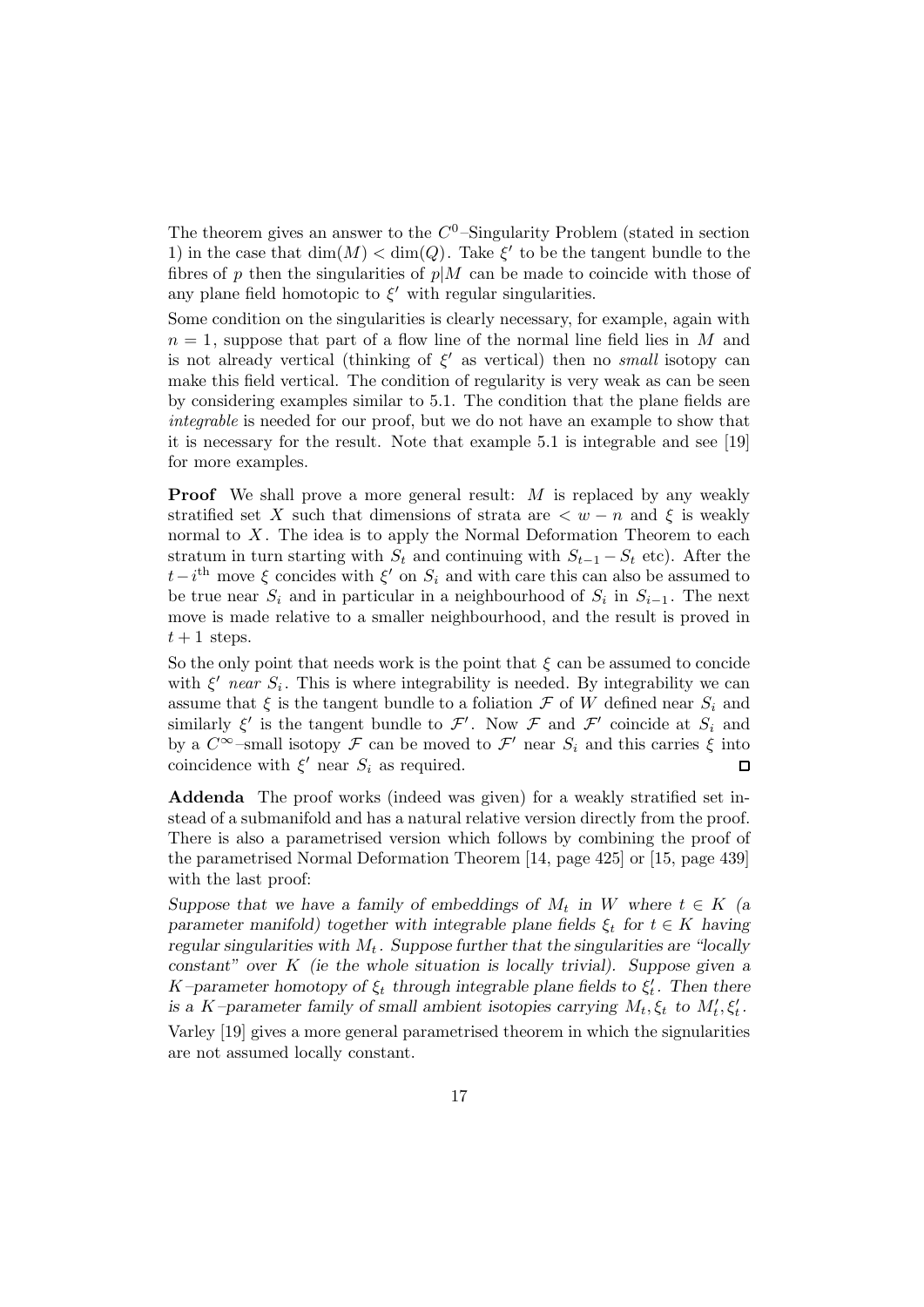**Comments** The philosophy of our solution to the  $C^0$ -singularity problem is that the singularities of an arbitrary plane field are instrinsic to the embedding  $M \subset W$  and invariant under isotopy of the situation. There is a very nice description in the metastable range where there is a single singularity manifold (in general position). This can be regarded as a fine bordism class in the sense of Koschorke [7] and is an instrinsic embedded characteristic class. For more detail see [19].

### **References**

- [1] **J M Boardman**, Singularities of differentiable maps, Publ. IHES, 33 (1967) 21–57
- [2] **Y M Eliashberg**, **M Gromov**, Construction of non-singular isoperimetric films, Proc. Steklov Math. Inst. 116 (1971) 13–28
- [3] **R Fenn**, **C Rourke**, **B Sanderson**, James bundles and applications, http://www.maths.warwick.ac.uk/~cpr/ftp/james.ps
- [4] **M Gromov**, Partial differential relations, Springer–Verlag (1986)
- [5] **M Hirsch**, Immersions of manifolds, Trans. Amer. Math. Soc. 93 (1959) 242– 276
- [6] **I James**, Reduced product spaces, Annals of Math. 62 (1955) 170–197
- [7] **U Koschorke**, Vector fields and other vector bundle morphisms a singularity approach, Springer Lecture Notes Series, 847 (1981)
- [8] **U Koschorke**, **B Sanderson**, Geometric interpretations of the generalised Hopf invariant, Math. Scand. 41 (1977) 199–217
- [9] **U Koschorke**, **B Sanderson**, Self-intersections and higher Hopf invariants, Topology, 17 (1978) 283-290
- [10] **R Lashof**, **S.Smale**, Self-intersections of immersed manifolds, J. Math. Mech. 8 (1959) 143-157
- [11] **J P May**, The geometry of iterated loop spaces, Springer Lectures Notes Series, 271 Springer-Verlag (1972)
- [12] **R J Milgram**, Iterated loop spaces, Annals of Math. 84 (1966) 386–403
- [13] **Colin Rourke**, **Brian Sanderson**, Equivariant configuration spaces, J. London Math. Soc. 62 (2000) 544-552, arXiv:math.GT/9711216
- [14] **Colin Rourke**, **Brian Sanderson**, The compression theorem I, Geometry and Topology 5 (2001) 399–429, arXiv:math.GT/9712235
- [15] **Colin Rourke**, **Brian Sanderson**, The compression theorem II: directed embeddings, Geometry and Topology 5 (2001) 431–440, arXiv:math.GT/0003026
- [16] **G Segal**, Configuration-spaces and iterated loop-spaces, Invent. Math. 21 (1973) 213–221